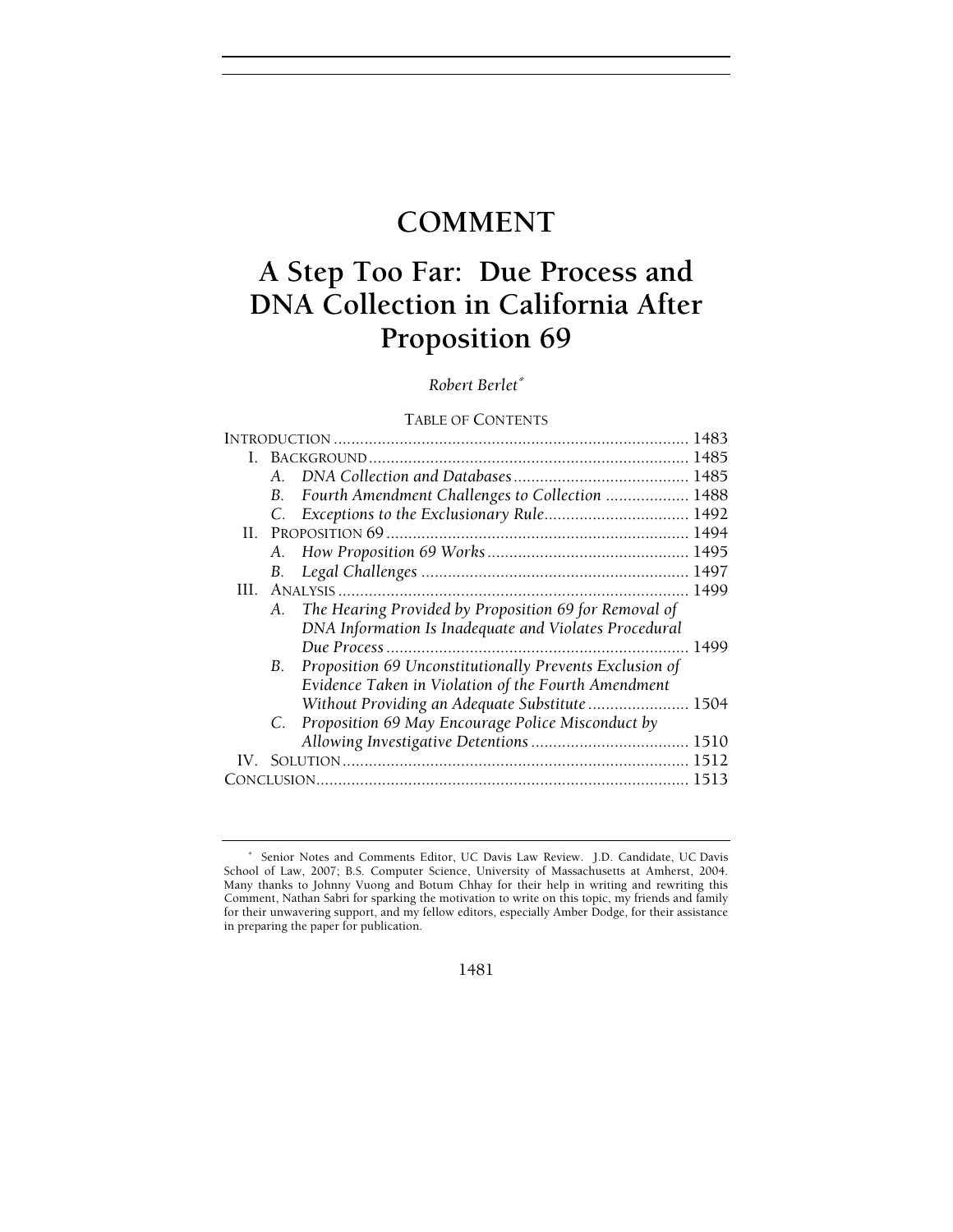1482 *University of California, Davis* [Vol. 40:1481

\*\*\*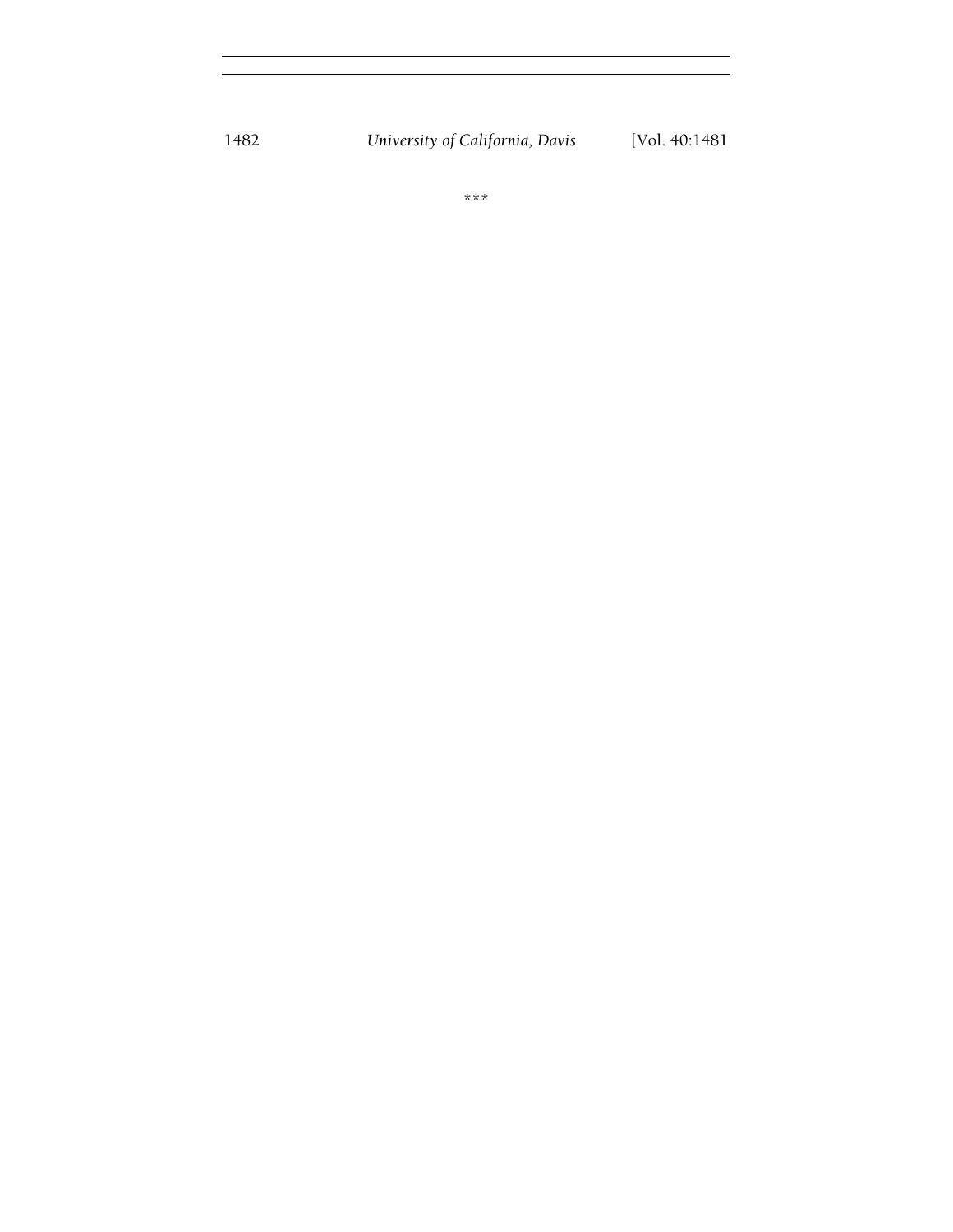#### INTRODUCTION

Advances in science and technology are a boon to law enforcement.<sup>1</sup> Computers reduce the time it takes to process and distribute crime scene information.<sup>2</sup> DNA sequencing and genotyping technology can generate a suspect's DNA profile from miniscule samples.<sup>3</sup> These two developments led to the proliferation of DNA databases, which are able to sort rapidly through thousands of specimens to find a match.<sup>4</sup>

On account of the advantages these DNA databases provide to crime solving, states passed laws expanding DNA databases.<sup>5</sup> The expansion and unification of DNA databases creates a more efficient system because the size of a DNA database determines its chance of success.<sup>6</sup> Unfortunately, this expansion also increases the possibility of abuse.<sup>7</sup>

<sup>&</sup>lt;sup>1</sup> See MICROSOFT, CRIME SOLVING RATES EXPECTED TO INCREASE FOLLOWING DEVELOPMENT OF TECHNOLOGY CONCEPT DESIGNED TO HELP INVESTIGATIONS 4 (2004), http://download.microsoft.com/documents/customerevidence/7374\_Nottinghamshire\_ Police\_Final.doc (using technology to accelerate information flow); *see also* John P. Cronan, *The Next Frontier of Law Enforcement: A Proposal for Complete DNA Databases*, 28 AM. J. CRIM. L. 119, 127 (2000) (noting revolutionary impact of DNA technology on law enforcement); Rebecca Sasser Peterson, *DNA Databases: When Fear Goes Too Far*, 37 AM. CRIM. L. REV. 1219, 1220 (2000) (noting some commentators claim DNA fingerprinting is "single biggest advancement in forensic science"). 2

*See* MICROSOFT, *supra* note 1, at 4 (accelerating distribution of crime scene data from 48 hours to 2 hours).

*See* Cronan, *supra* note 1, at 128 (explaining why DNA profiling surpasses other methods of identification); President's DNA Initiative, http://www.dna.gov/news/ (last visited Jan. 25, 2007) (compiling news stories about use of DNA to solve crimes). 4

*See* Martha L. Lawson, *Personal Does Not Always Equal "Private": The Constitutionality of Requiring DNA Samples from Convicted Felons and Arrestees*, 9 WM. & MARY BILL RTS. J. 645, 649-50 (2001); Tracey Maclin, *Is Obtaining an Arrestee's DNA a Valid Special Needs Search Under the Fourth Amendment? What Should (and Will) the Supreme Court Do?*, 33 J.L. MED. & ETHICS 102, 103-04 (2005). 5

*See* Sarah L. Bunce, United States v. Kincade — *Justifying the Seizure of One's Identity*, 6 MINN. J. L. SCI. & TECH. 747, 753-55 (2005) (discussing DNA database legislation); Cronan, *supra* note 1, at 133-34 (describing FBI national database); Maclin, *supra* note 4, at 103 (explaining how CODIS links federal, state, and local crime labs for exchanging DNA profiles). 6

*See* Peterson, *supra* note 1, at 1226-27 (discussing importance of number of samples for DNA database); Mark A. Rothstein & Meghan K. Talbott, *The Expanding Use of DNA in Law Enforcement: What Role for Privacy*?, 34 J.L. MED. & ETHICS 153, 153 (2006) (discussing view that more samples increases chance of finding matches). 7

*See generally* Christine Rosen, *Liberty, Privacy, and DNA Databases*, 1 NEW ATLANTIS 37, 37 (2003), *available at* http://www.thenewatlantis.com/archive/1/TNA01- Rosen.pdf (discussing potential misuse of DNA database information).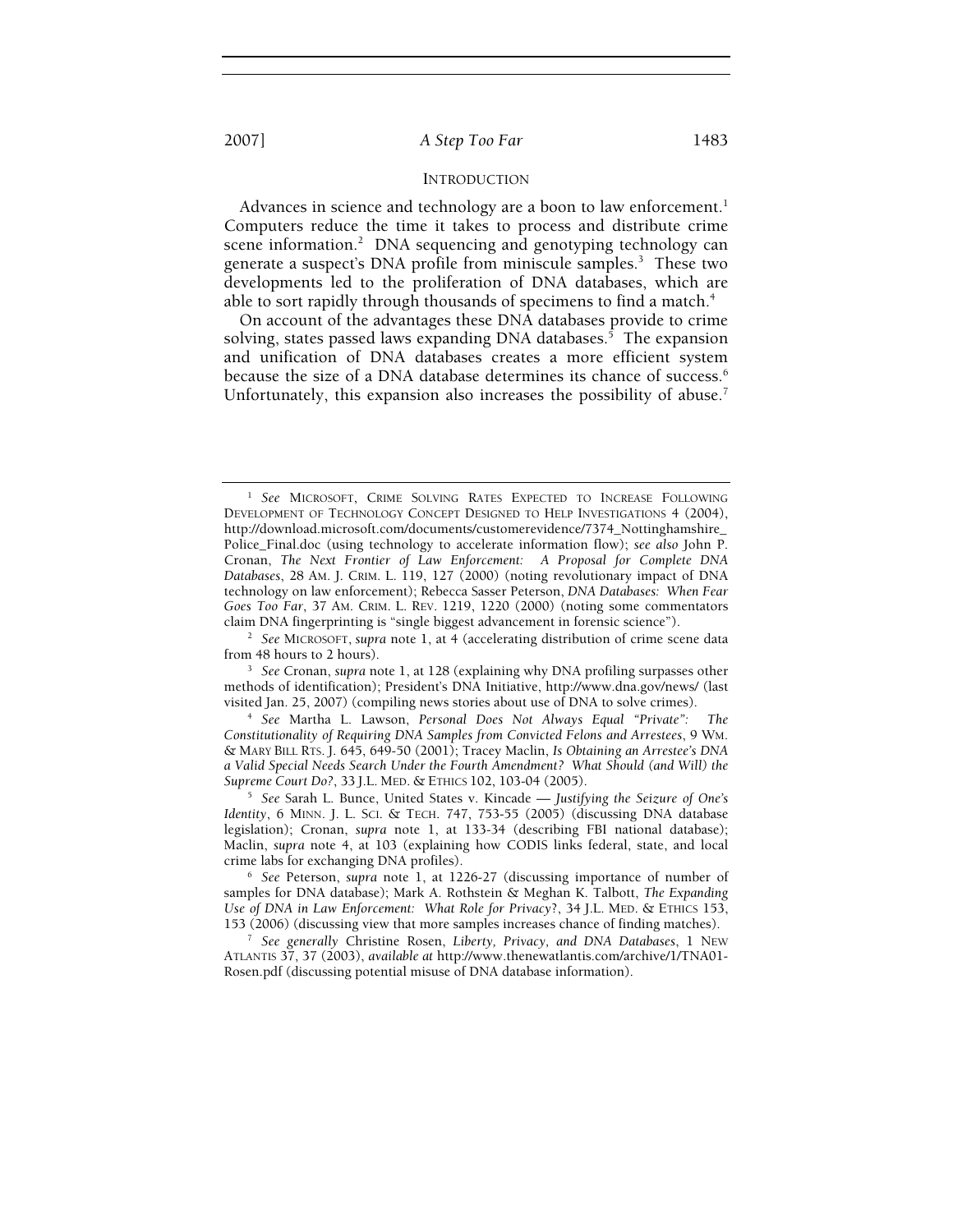A larger database may tempt law enforcement officers to make questionable arrests to gain DNA samples.

California's passage of Proposition 69 emphasizes the need for DNA database safeguards.<sup>8</sup> Proposition 69 allows for sampling of DNA on arrest rather than on conviction, radically changing California's DNA database program.<sup>9</sup> The proposition also redesigned the DNA database removal process.<sup>10</sup> Proposition 69 vests greater discretion in the judge and limits appeals in a way that hinders requests for expungement of DNA information.<sup>11</sup> The proposition severely curtails DNA removal and allows the database to retain DNA without legal cause.<sup>12</sup> In its attempt to make the DNA database more useful to law enforcement, Proposition 69 fails to safeguard the rights of the accused.<sup>13</sup>

This Comment argues certain sections of Proposition 69 violate due process and encourage investigative detentions.<sup>14</sup> Part I describes DNA collection and DNA databases and then proceeds to examine Fourth Amendment concerns.<sup>15</sup> Part II analyzes Proposition 69 in detail.<sup>16</sup> Part III argues Proposition 69 encourages investigative detention, the removal process provided by the Proposition violates procedural due process, and the limitations on expungement violate the Constitution.<sup>17</sup> Part IV describes amendments to the proposition that would resolve the current constitutional problems.<sup>18</sup>

<sup>&</sup>lt;sup>8</sup> See infra Part III (discussing problems with Proposition 69).<br><sup>9</sup> See CAL PENAL CODE 8 295 (West 2004) (requiring DNA ext

*See* CAL. PENAL CODE § 295 (West 2004) (requiring DNA extraction on arrest for certain felony offenses); Tania Simoncelli & Barry Steinhardt, *California's Proposition 69: A Dangerous Precedent for Criminal DNA Databases*, 33 J.L. MED. & ETHICS 279, 280 (2005) (calling Proposition 69's expansion radical). 10 *See* CAL. PENAL CODE § 299 (West 2004). 11 *See id.*

<sup>12</sup> *See id.* § 297 (West 2004) (preventing dismissal or invalidation of "any identification, warrant, arrest, or prosecution" based on database match because of delay or failure to purge records); § 299 (preventing dismissal or invalidation of "any identification, warrant, probable cause to arrest, or arrest" based on database match because of delay or failure to expunge information). 13 *See* Alice A. Noble, Am. Soc'y of Law, Med. & Ethics, *Summary of Key Provisions* 

*of the California Proposition 69 Initiative Statute* 1 (2004), *available at*  http://www.aslme.org/dna\_04/spec\_reports/cal\_prop\_69.pdf (stating amendment intended to make database "more effective law enforcement tool"); infra Part III.<br>
<sup>14</sup> See infra Part III.C.<br>
<sup>15</sup> See infra Part I.<br>
<sup>15</sup> See infra Part II.<br>
<sup>16</sup> See infra Part II.<br>
<sup>17</sup> See infra Part III.<br>
<sup>18</sup> See in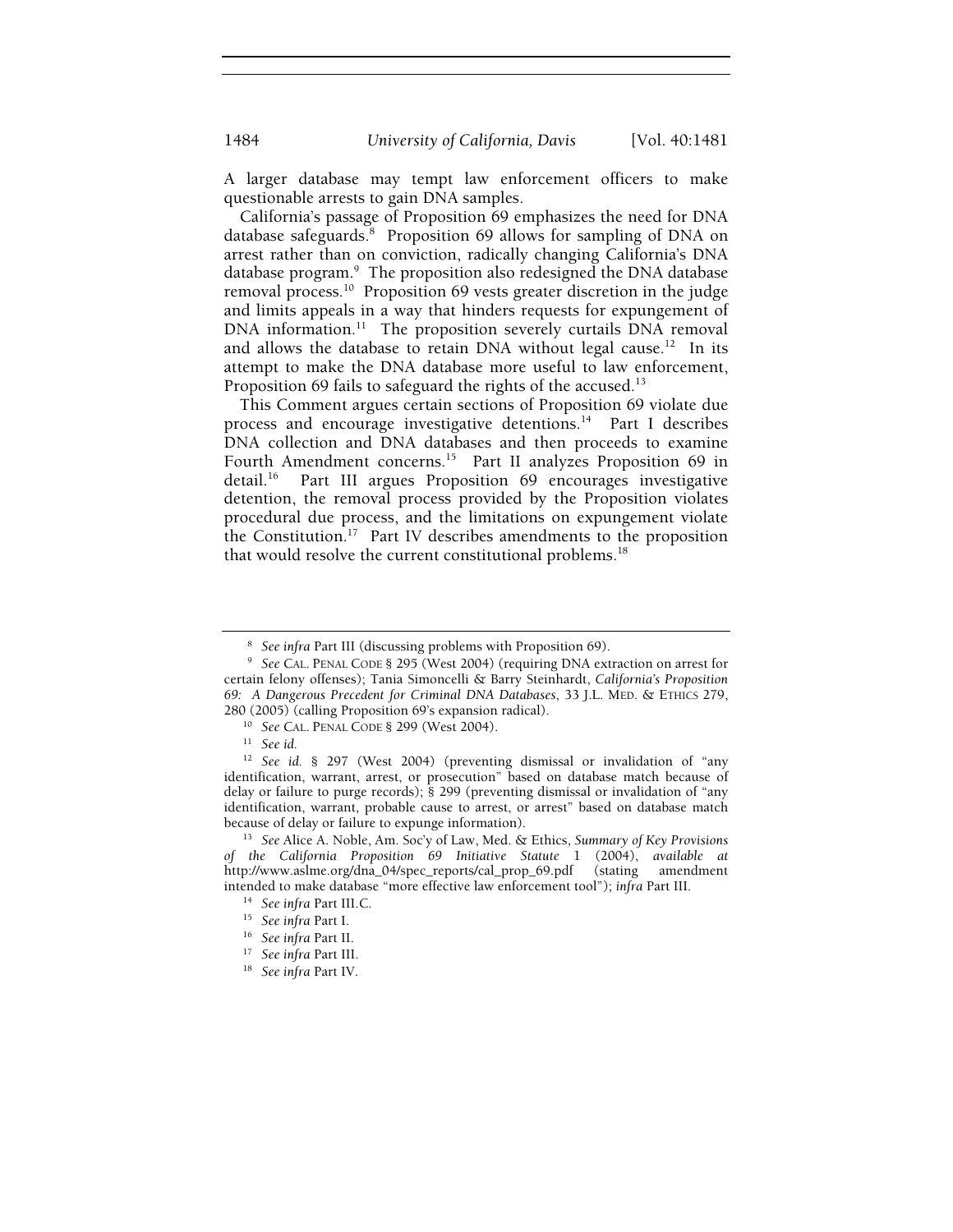## I. BACKGROUND

The use of DNA in criminal investigations is a relatively recent development.<sup>19</sup> Scientists developed the techniques to extract unique DNA information from a cell sample twenty-one years ago.<sup>20</sup> Since then, DNA extraction methods have become an important tool in criminal investigations.<sup>21</sup> As a result, legislatures created DNA As a result, legislatures created DNA databases to catalogue samples.<sup>22</sup>

Not everyone embraced DNA databases.<sup>23</sup> Specifically, convicted criminals often attempted to stop extraction because many statutes required them to provide  $DNA$  samples.<sup>24</sup> These opponents to compulsory DNA sampling often challenged the legality of the collection process based on procedural due process and Fourth Amendment considerations.<sup>25</sup>

#### *A. DNA Collection and Databases*

The history of forensic DNA collection began with British scientist Dr. Alec Jeffreys.<sup>26</sup> Utilizing Jeffreys' method of DNA fingerprinting,

<sup>19</sup> *See* Kathryn Zunno, United States v. Kincade *and the Constitutionality of the Federal DNA Act: Why We'll Need a New Pair of Genes to Wear Down the Slippery Slope*, 79 ST. JOHN'S L. REV. 769, 769 (2005) (noting use of DNA as "crime solving weapon"

<sup>&</sup>lt;sup>20</sup> See Corey E. Delaney, Seeking John Doe: The Provision and Propriety of DNA-*Based Warrants in the Wake of* Wisconsin v. Dabney, 33 HOFSTRA L. REV. 1091, 1097 (2005) (discussing development of DNA identification techniques). 21 *See* John P. Tribuiano III, *The Continued Expansion of the DNA Database:* 

*California's Response to September 11th*, 34 MCGEORGE L. REV. 405, 406 (2003) (calling DNA testing "powerful and revolutionary tool" for identifying suspects and obtaining

<sup>&</sup>lt;sup>22</sup> See Jacqueline K.S. Lew, *The Next Step in DNA Databank Expansion?* The *Constitutionality of DNA Sampling of Former Arrestees*, 57 HASTINGS L.J. 199, 205-06 (2005) (discussing rise of state DNA databases); Paul E. Tracy & Vincent Morgan, *Big Brother and His Science Kit: DNA Databases for 21st Century Crime Control?*, 90 J.

<sup>&</sup>lt;sup>23</sup> Aaron P. Stevens, Note, *Arresting Crime: Expanding the Scope of DNA Databases in America*, 79 TEX. L. REV. 921, 937-39 (2001) (discussing legal challenges to DNA databases).

<sup>&</sup>lt;sup>24</sup> See Rosen, supra note 7, at 38 (noting all states now require certain convicted criminals to give DNA samples). 25 *See* Stevens, *supra* note 23, at 937-39 (discussing legal challenges to DNA

databases). 26 *See* Heidi C. Schmitt, *Post-Conviction Remedies Involving the Use of DNA Evidence* 

*to Exonerate Wrongfully Convicted Prisoners: Various Approaches Under Federal and State Law*, 70 UMKC L. REV. 1001, 1002 (2002) (discussing Alec Jeffreys).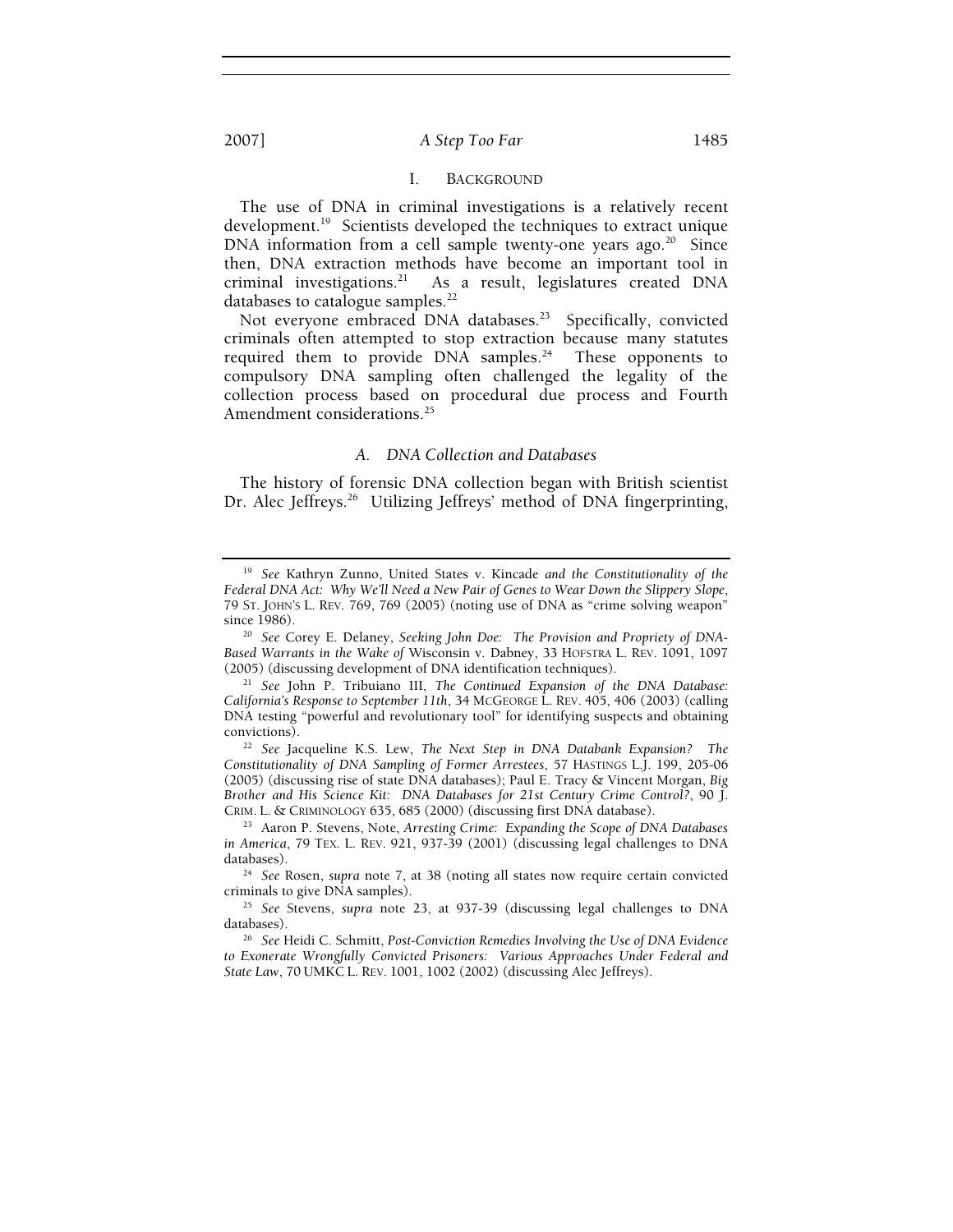the British police used DNA genotyping to identify a rapist in  $1986.^{27}$ DNA genotyping involves matching the DNA of the suspect to DNA from the crime scene.<sup>28</sup> This case was the first in which criminal investigators used DNA to identify criminals.<sup>29</sup> Since then, law enforcement authorities have depended on the ability of scientists to isolate unique DNA sequences from a suspect's genetic material.<sup>30</sup> Police can compare the DNA from a suspect with the DNA profile from the crime scene to see if the two samples match.<sup>31</sup> DNA databases use the same procedure, but on a much larger scale.<sup>32</sup> Instead of merely comparing one sample with another, a database electronically compares the DNA profile to every sample in the database.33 This allows police to find a match even when they have no initial suspect because a database contains samples from many people and multiple crime scenes.<sup>34</sup> Known as "cold hits," these unexpected matches are an important part of the success of DNA databases.<sup>35</sup> A year after Jeffreys used DNA genotyping to solve the rape case in Britain, law enforcement authorities in the United States also started using DNA technology in a forensics setting.<sup>36</sup>

Two years later, in 1989, Virginia created the first DNA database in the United States, and other states soon followed.37 In 1994, Congress

(describing how DNA match is determined). 34 *See* Cronan, *supra* note 1, at 132 (noting DNA databases contain crime scene samples).<br><sup>35</sup> See id. at 134 (pointing out that Florida's DNA database solved previously

<sup>27</sup> *See* Debra A. Herlica, Note, *DNA Databanks: When Has a Good Thing Gone Too Far?*, 52 SYRACUSE L. REV. 951, 952 n.8 (2002) (describing first use of DNA in criminal

investigation). 28 *See id.* (describing first case using DNA fingerprinting); D.H. Kaye, *The Constitutionality of DNA Sampling on Arrest*, 10 CORNELL J.L. & PUB. POL'Y 455, 461-63,

<sup>&</sup>lt;sup>29</sup> See Herlica, *supra* note 27, at 952 n.8 (describing first case using DNA fingerprinting).

<sup>&</sup>lt;sup>30</sup> See Lawson, *supra* note 4, at 647 (discussing uniqueness of DNA).<br><sup>31</sup> See Tribuiano, *supra* note 21, at 406 (explaining how DNA comparison can inculpate or exculpate particular suspect).

<sup>&</sup>lt;sup>32</sup> See Maclin, supra note 4, at 103-04 (discussing how DNA databases work).<br><sup>33</sup> See Peterson, supra note 1, at 1219-20 (explaining how police compare crime scene DNA sample to all samples in database hoping for match); Tribuiano, *supra* note 21, at 406 (discussing origin of DNA samples); Warren R. Webster, Jr., Note, *DNA Database Statutes & Privacy in the Information Age*, 10 HEALTH MATRIX 119, 123 (2000)

baffling crimes with DNA cold hits); Peterson, *supra* note 1, at 1219-20 (explaining "cold hit"). 36 *See* Rosen, *supra* note 7, at 38 (discussing spread of DNA profiling). 37 Tracy & Morgan, *supra* note 22, at 685.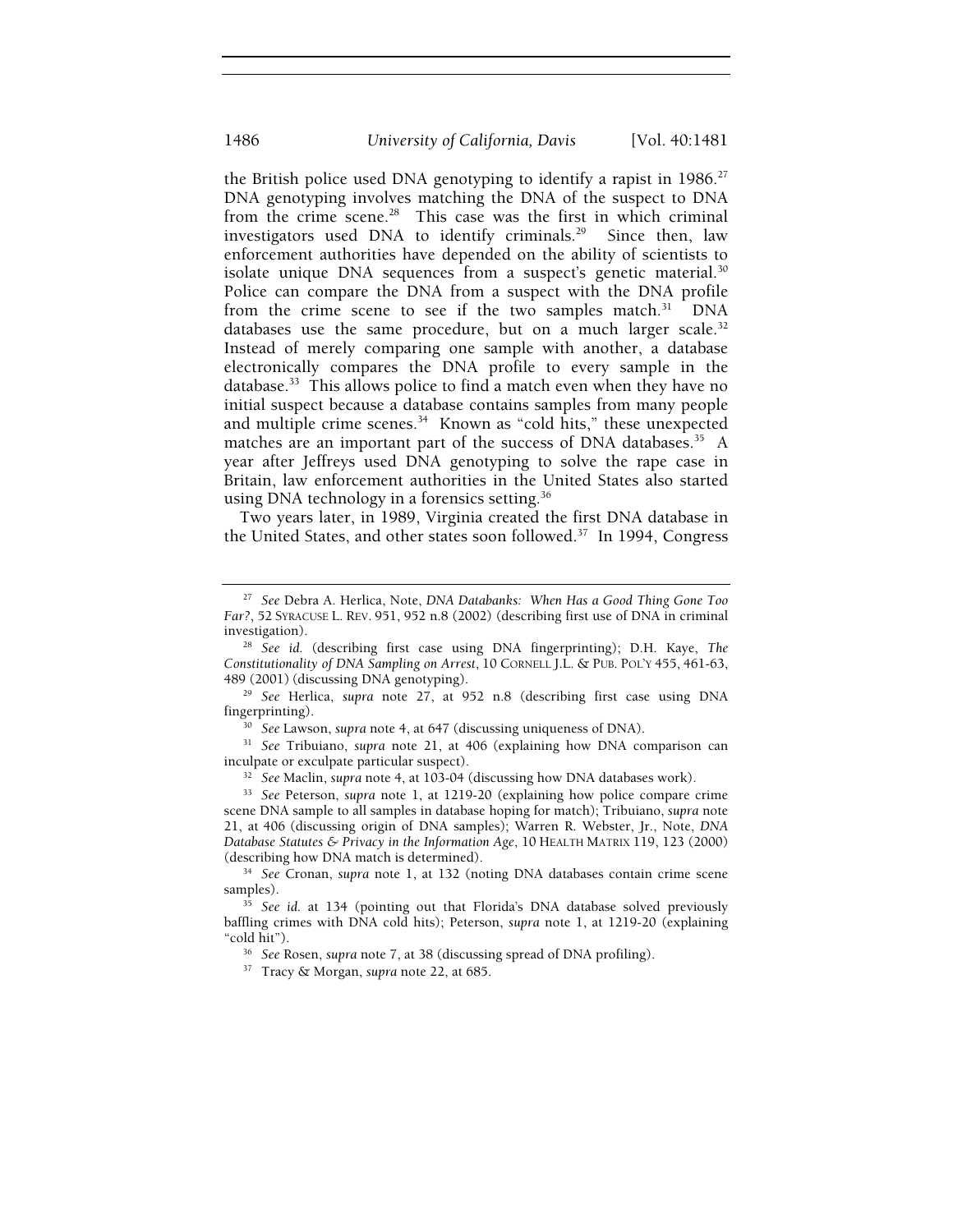created a national database that incorporated all the state databases.<sup>38</sup> As DNA databases spread across the country, states began passing laws requiring certain groups to provide DNA samples.<sup>39</sup> Thus, ten years after Jeffreys' successful use of DNA profiling, all states in the United States required convicted felons to submit DNA.<sup>40</sup>

Every state has developed a criminal DNA database.<sup>41</sup> The statutes, however, vary greatly on who must give DNA.<sup>42</sup> DNA collection on arrest remains the least used method, and only four states authorize it for some or all felony offenses: Louisiana, Virginia, Texas, and California.<sup>43</sup> Of those states, only two, Louisiana and California, refuse to overturn a conviction based on DNA obtained by mistake.<sup>44</sup> California is the only state which specifies that failure to follow its DNA database act does not invalidate a database match.<sup>45</sup> People required to give samples to these DNA databases have tried a variety of arguments to prevent extraction of their DNA.<sup>46</sup>

<sup>42</sup> See Cronan, *supra* note 1, at 132 (noting state DNA database laws "vary extensively" on who must provide DNA samples).

<sup>43</sup> See Axelrad, *supra* note 41, at 3 (discussing which states allow DNA sampling on arrest). 44 *Compare* LA. REV. STAT. ANN. § 15:609 (2004) (preventing invalidation of

"detention, arrest, or conviction" based on database information obtained or placed in database by mistake), *with* CAL. PENAL CODE § 297 (West 2004) (preventing invalidation of "detention . . . or conviction" based on database information obtained, placed, or retained by mistake). 45 *See* § 297 (preventing invalidation or dismissal of any "identification, warrant,

arrest, or prosecution" based on database match because of failure or delay in "purging" records); *id.* § 298 (West 2004) (preventing invalidation of "arrest, plea, conviction, or disposition" because of failure to comply with provisions of chapter); *id.* § 299 (West 2004) (preventing dismissal or invalidation of "any identification, warrant, probable cause to arrest, or arrest" based on database match because of delay or failure to "expunge" information).

<sup>46</sup> See Shaffer v. Saffle, 148 F.3d 1180, 1181 (10th Cir. 1998) (holding DNA extraction does not implicate Fifth Amendment); Boling v. Romer, 101 F.3d 1336, 1339-40 (10th Cir. 1996) (extracting sample is not cruel and unusual punishment); Ryncarz v. Eikenberry, 824 F. Supp. 1493, 1502 (E.D. Wash. 1993) (holding no First Amendment right to prevent extraction).

<sup>&</sup>lt;sup>38</sup> Rosen, *supra* note 7, at 38 (stating DNA Identification Act established national DNA database in 1994 known as CODIS that links all state DNA databases).

<sup>&</sup>lt;sup>39</sup> See Cronan, supra note 1, at 132-33 (reviewing growth of state DNA databases).<br><sup>40</sup> Rosen, supra note 7, at 38 (stating ten years after first conviction based on DNA evidence all states required convicted felons to su

<sup>&</sup>lt;sup>41</sup> See Seth Axelrad, Am. Soc'y of Law, Med. & Ethics, Survey of State DNA *Database Statutes Users Guide* 1-2 (2005), *available at* http://www.aslme.org/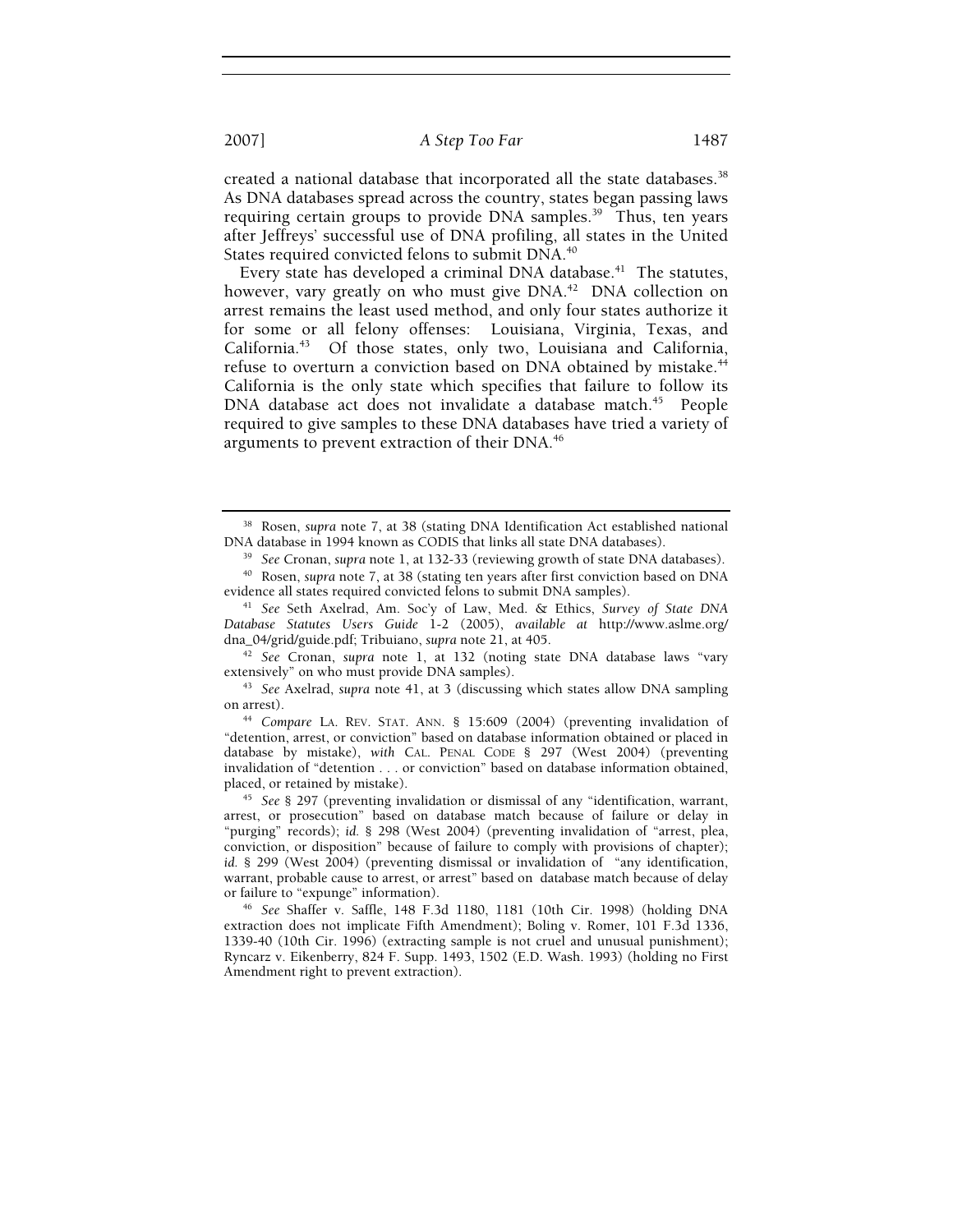#### 1488 *University of California, Davis* [Vol. 40:1481

#### *B. Fourth Amendment Challenges to Collection*

The Fourth Amendment applies to DNA sampling as it prohibits unreasonable searches and seizures and protects individuals from invasive government acts.<sup>47</sup> Taking DNA is a seizure under the Fourth Amendment.<sup>48</sup> Any compulsory sampling must therefore meet constitutional minimums. Convicts had a strong argument that suspicionless, compulsory sampling was unconstitutional, as a search or seizure requires probable cause except in limited circumstances.<sup>49</sup>

Convicted criminals also challenged the constitutionality of compulsory DNA sampling on several other grounds. $50$  First, criminals alleged compulsory DNA sampling constitutes cruel and unusual punishment.<sup>51</sup> The Tenth Circuit Court of Appeals held otherwise in *Boling v. Romer*. 52 Next, criminals argued DNA extraction violated the tenets of their religion.53 *Ryncarz v. Eikenberry* rejected this argument.54 Then, convicts claimed compulsory extraction violated the right against self incrimination.55 The Tenth Circuit refuted this Fifth Amendment challenge, holding there was no

under Fourth Amendment); Schmerber v. California, 384 U.S. 757, 767-68 (1966) (holding compelled intrusion into body for blood is Fourth Amendment search); United States v. Kincade, 379 F.3d 813, 821 (9th Cir. 2004) (holding extraction of sample for DNA profiling implicates Fourth Amendment and is search within meaning of Constitution). 49 *See Skinner*, 489 U.S. at 619 (holding that absent certain defined circumstances,

- 
- 
- 
- <sup>50</sup> See cases cited supra note 46.<br>
<sup>51</sup> See Stevens, supra note 23, at 937.<br>
<sup>52</sup> See Boling v. Romer, 101 F.3d 1336, 1339-40 (10th Cir. 1996).<br>
<sup>53</sup> See Stevens, supra note 23, at 937.<br>
<sup>54</sup> See Ryncarz v. Eikenberry,
- 

<sup>47</sup> *See* U.S. CONST. amend. IV; Devenpeck v. Alford, 543 U.S. 146, 153 (2004) (stating Fourth Amendment protects against unreasonable searches and seizures); United States v. Arvizu, 534 U.S. 266, 273 (2002) (stating Fourth Amendment prohibits unreasonable searches and seizures by government); Skinner v. Ry. Labor Executives' Ass'n, 489 U.S. 602, 613 (1989) (stating Fourth Amendment protects against invasive acts by government officers); United States v. Martinez-Fuerte, 428 U.S. 543, 554 (1976) (stating Fourth Amendment limits government to prevent oppressive action); Camara v. Mun. Court of S.F., 387 U.S. 523, 528 (1967) (holding basic purpose of Fourth Amendment is to safeguard privacy and security of people against arbitrary governmental invasions). 48 *See Skinner*, 489 U.S. at 617 (holding collection of urine constitutes search

search or seizure is unreasonable without warrant and probable cause); Schneckloth v. Bustamonte, 412 U.S. 218, 219 (1973) (stating search without probable cause is "per se unreasonable" except in only few specific and defined exceptions); Stevens, *supra*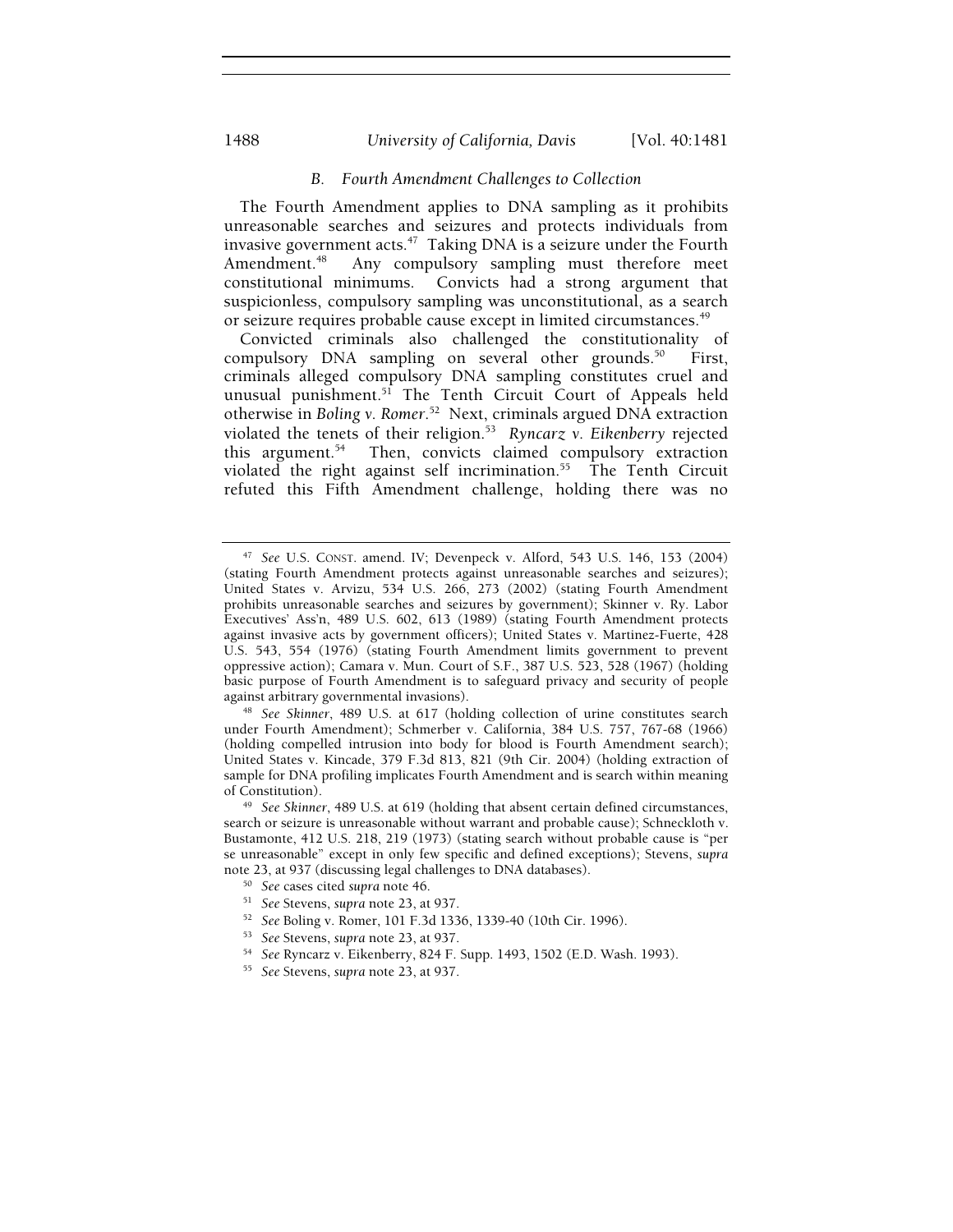violation because DNA is not testimonial in nature.<sup>56</sup> Most compelling, however, were criminals' Fourth Amendment challenges to the taking of DNA as an unreasonable seizure lacking probable cause.57

Courts generally rule that convicts have a lowered expectation of privacy and find DNA collection is only a minimal intrusion.<sup>58</sup> Combined with society's increased interest in identifying criminals, compulsory sampling of convicts and parolees is not unreasonable and therefore does not violate the Fourth Amendment.<sup>59</sup> Some circuit courts have even held such sampling is a special need and thus exempted from the normal requirements of probable cause. $60$  The key component in all of these cases is that a court has convicted the individuals of a crime.<sup>61</sup> This shift in status lessens the protection of the Fourth Amendment as courts are more willing to find these actions reasonable and allow compulsory sampling from convicted criminals.<sup>62</sup>

Only in rare circumstances, however, will a court uphold a search or seizure without probable cause.<sup>63</sup> This protection extends to arrestees

advanced by collecting DNA samples from convicts); People v. Adams, 9 Cal. Rptr. 3d 170, 183 (Ct. App. 2004) (holding databases limited to convicted felons and parolees do not violate constitutional rights because jury has convicted them and society has greater interest in identity).<br><sup>60</sup> See Green v. Berge, 354 F.3d 675, 679 (7th Cir. 2004); United States v. Kimler,

335 F.3d 1132, 1146 (10th Cir. 2003); Roe v. Marcotte*,* 193 F.3d 72, 79-82 (2d Cir. 1999); *see also Kincade*, 379 F.3d at 830-31 (noting Second, Seventh, and Tenth Circuits as well as various district courts have upheld DNA collection statutes from

<sup>56</sup> *See* Shaffer v. Saffle, 148 F.3d 1180, 1181 (10th Cir. 1998); *see also Boling*, 101 F.3d at 1339-40 (discussing Fifth Amendment and DNA).

<sup>57</sup> *See* United States v. Kincade, 379 F.3d 813, 821 (9th Cir. 2004) (holding extraction of sample for DNA profiling implicates Fourth Amendment and is search within meaning of Constitution); Stevens, *supra* note 23, at 937.<br><sup>58</sup> See Shaffer, 148 F.3d at 1181 (holding extraction reasonable and minimal

intrusion); *Boling*, 101 F.3d at 1339-40 (holding extraction is minimal intrusion); Rise v. Oregon, 59 F.3d 1556, 1559-60 (9th Cir. 1995) (holding no need for probable cause or warrant for extraction from convicts); Stevens, *supra* note 23, at 937. 59 *See Kincade*, 379 F.3d at 839 (noting "overwhelming societal interests"

convicts under special needs analysis). 61 *See, e.g.*, *Adams*, 9 Cal. Rptr. 3d at 183 (basing decision to allow sampling on

<sup>&</sup>lt;sup>62</sup> See Hudson v. Palmer, 468 U.S. 517, 523-24 (1984) (stating prisoners retain some constitutional rights but less than non-prisoners); *Adams*, 9 Cal. Rptr. 3d at 183 (discussing shift in status); People v. King, 99 Cal. Rptr. 2d 220, 226-27 (Ct. App. 2000) (discussing lessened rights after conviction). 63 *See* cases cited *supra* note 49.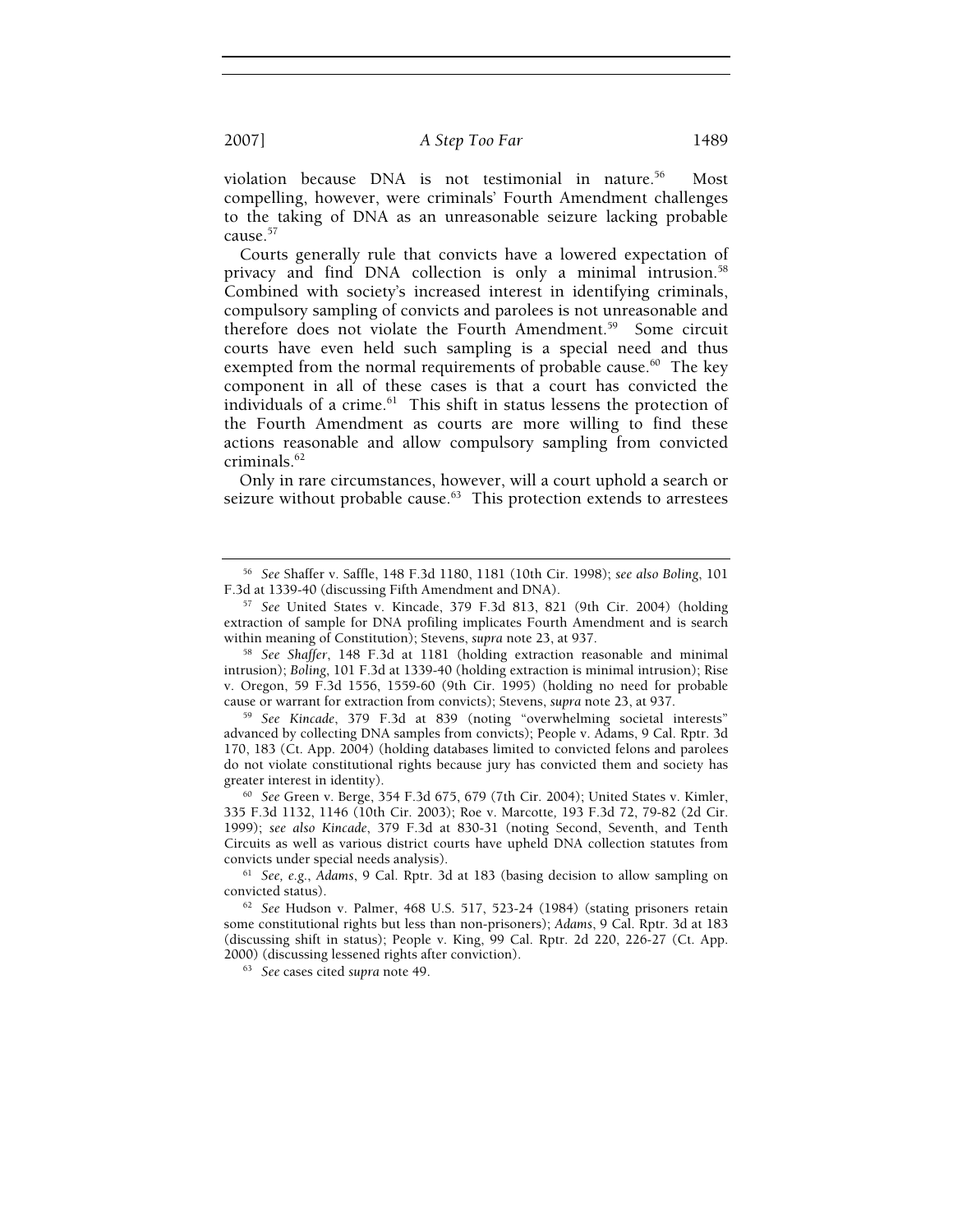as well as citizens.<sup>64</sup> In *County of Riverside v. McLaughlin*, the U.S. Supreme Court acknowledged that warrantless arrests are possible, but required a judicial determination of probable cause soon after.<sup>65</sup> While the Supreme Court stated this hearing should take place promptly, it is permissible to hold the hearing after booking.<sup>66</sup> The Fourth Amendment curtails the power of the government with these restrictions to protect the individual from abusive action.<sup>67</sup> Although the Fourth Amendment applies to warrantless arrests, that does not end the analysis.<sup>68</sup> Other factors may permit the Fourth Amendment violation and validate the actions of the government.<sup>69</sup>

Absent any justification, however, courts generally use the exclusionary rule to remedy Fourth Amendment violations.<sup>70</sup> Commentators have criticized this approach as allowing criminals to go free for minor violations of their rights.<sup>71</sup> As a result of this

beginning of inquiry under standards governing intrusions); O'Connor v. Ortega, 480 U.S. 709, 719 (1987) (stating determination that Fourth Amendment applies does not end analysis); New Jersey v. T.L.O., 469 U.S. 325, 337 (1985) (stating applicability of Fourth Amendment is only beginning of scrutiny). 69 *See Skinner*, 489 U.S at 618-19 (holding permissibility of intrusion requires

balancing violation of individual's Fourth Amendment interests against promotion of legitimate governmental interests); *T.L.O.*, 469 U.S. at 337 (discussing Fourth Amendment balancing); Delaware v. Prouse, 440 U.S. 648, 654 (1979) (noting similar balancing). 70 *See* Michigan v. Tucker, 417 U.S. 433, 447 (1974) (holding exclusion of

<sup>64</sup> *See* Devenpeck v. Alford, 543 U.S. 146, 152 (2004) (applying Fourth Amendment to warrantless arrest); Maclin, *supra* note 4, at 105-06 (analyzing arrestees' Fourth Amendment rights to prevent DNA sampling).

<sup>&</sup>lt;sup>65</sup> See County of Riverside v. McLaughlin, 500 U.S. 44, 53 (1991) (permitting warrantless arrests only if prompt probable cause hearing after arrest).

<sup>&</sup>lt;sup>66</sup> See *id.* (stating jurisdictions are not "constitutionally compelled" to hold probable cause hearing immediately after completing booking). 67 DeShaney v. Winnebago County Dep't of Soc. Serv., 489 U.S. 189, 196 (1989)

<sup>(</sup>quoting Davidson v. Cannon, 474 U.S. 344, 348 (1986)) (holding Due Process Clause of Fourteenth Amendment prevents government from abusing its power or using it to oppress); Wolff v. McDonnell, 418 U.S. 539, 558 (1974) (stating "touchstone of due process" is protection against arbitrary government actions); Camara v. Mun. Court of S.F., 387 U.S. 523, 528 (1967) (holding basic purpose of Fourth Amendment is to safeguard privacy and security of people against arbitrary governmental invasions).<br><sup>68</sup> Skinner, 489 U.S. at 618-19 (stating applicability of Fourth Amendment is only

evidence gained by misconduct is meant to create greater respect for rights of accused); United States v. Jones, 72 F.3d 1324, 1330 (7th Cir. 1995) (holding exclusionary rule removes tainted evidence to discourage future wrongdoing); David H. Gans, *Strategic Facial Challenges*, 85 B.U. L. REV. 1333, 1351 (2005) (discussing Fourth Amendment exclusionary rule). 71 *See, e.g.*, Christopher Slobogin, *Testilying: Police Perjury and What to Do About*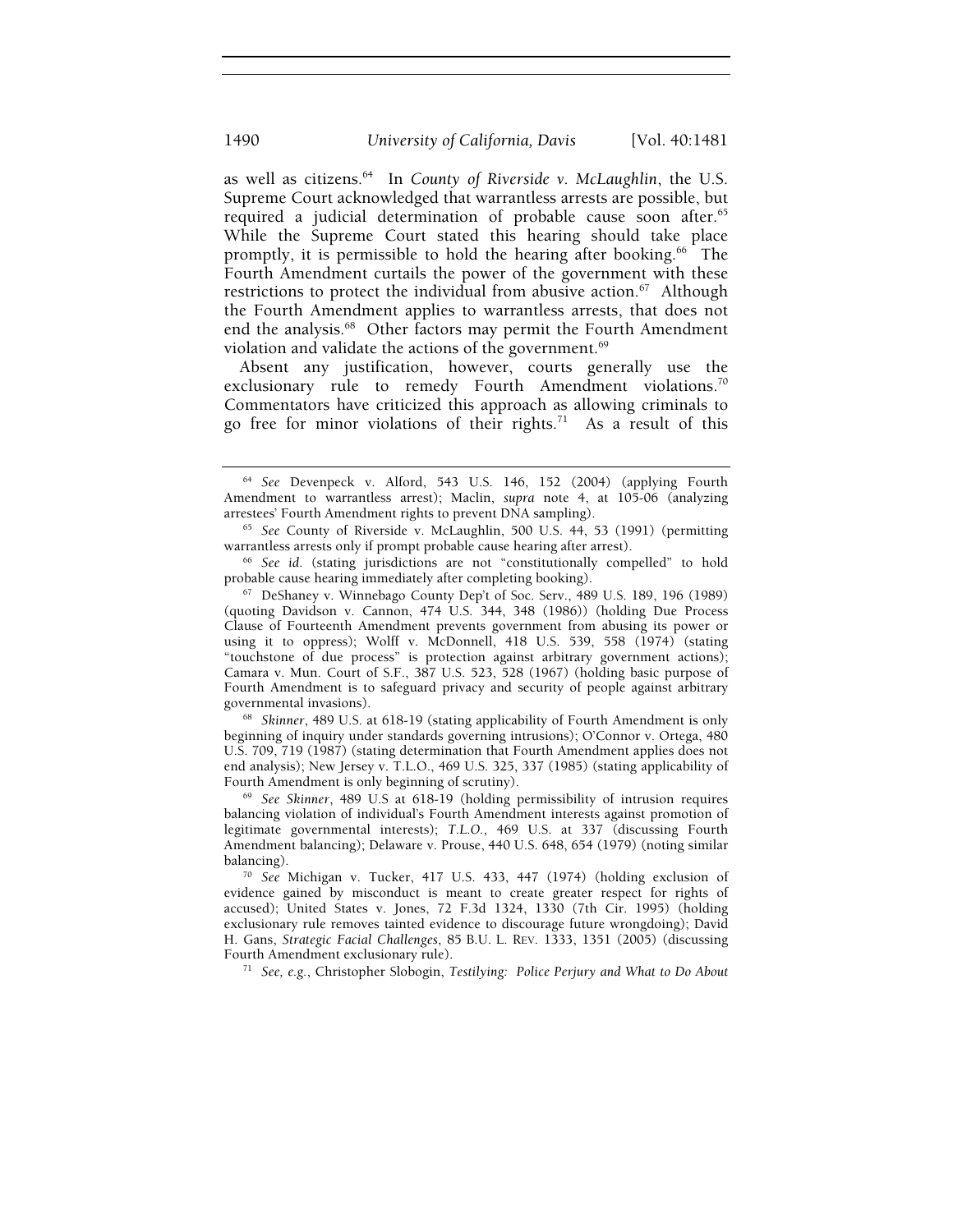dissatisfaction with the exclusionary rule, California voters in 1982 approved Proposition 8, an amendment to the California Constitution.<sup>72</sup> This amendment prevented suppression of relevant evidence seized in violation of the California Constitution.73 If the seizure violates the Federal Constitution, however, the exclusionary rule applies to California courts and the judge must exclude the evidence.<sup>74</sup> Even a state constitution cannot abrogate certain rights because the Federal Constitution guarantees a minimum level of protection.<sup>75</sup> Exclusion of evidence is one of those guarantees.<sup>76</sup>

694 P.2d 744, 747 (Cal. 1985) (discussing Proposition 8). 73 *See In re Lance W.*, 694 P.2d at 747 (holding Proposition 8 abrogated vicarious

exclusionary rule created by state judiciary and right to suppress evidence seized in violation of California Constitution but that Federal Constitution could still require

exclusion). 74 *See* California v. Greenwood, 486 U.S. 35, 38 (1988) (holding Proposition 8 barred suppression of evidence seized in violation of California law but not federal law); People v. Souza, 885 P.2d 982, 987 (Cal. 1994) (holding Proposition 8 permits exclusion of unlawfully obtained evidence only if U.S. Constitution requires exclusion); People v. Rege, 30 Cal. Rptr. 3d 922, 924-25 (Ct. App. 2005) (holding federal constitutional standards govern review of issues related to suppression of evidence seized by police); People v. Gutierrez, 209 Cal. Rptr. 376, 377 (Ct. App. 1984) (holding California courts only suppress evidence illegal under federal

constitutional standards). 75 *See* William J. Brennan, Jr., *The Bill of Rights and the States: The Revival of State Constitutions as Guardians of Individual Rights*, 61 N.Y.U. L. REV. 535, 550 (1986) (stating there exists federal floor of protection); John E. Simonett*, An Introduction to Essays on the Minnesota Constitution*, 20 WM. MITCHELL L. REV. 227, 234 (1994) (noting Federal Constitution establishes floor that limits even state constitutions); Foster A. Stewart, Jr., *The Role of New Federalism in Pennsylvania: Does United States Supreme Court Precedent Have Any Weight?*, 30 DUQ. L. REV. 707, 709 (1992) (stating federal constitution creates floor for individual liberties that states cannot go below); *Developments in the Law — The Interpretation of State Constitutional Rights*, 95 HARV. L. REV. 1324, 1385 (1982) (noting supremacy of Federal Constitution over state

constitutions). 76 *See* Segura v. United States, 468 U.S. 796, 804 (1984) (holding evidence directly resulting from unconstitutional search or seizure is subject to exclusion); Mapp v. Ohio, 367 U.S. 643, 648 (1961) (quoting Weeks v. United States, 232 U.S. 383, 392 (1914)) (stating courts should not sanction conviction through unlawful seizures); Barry Latzer, *Whose Federalism? Or, Why "Conservative" States Should Develop Their State Constitutional Law*, 61 ALB. L. REV. 1399, 1406 n.31 (1998) (noting that when Fourth Amendment requires exclusion, Supremacy Clause requires California judges exclude evidence even after Proposition 8); Francis Barry McCarthy, *The Exclusionary Rule as a Remedy in Pennsylvania Criminal Prosecutions for Non-Constitutional Rights* 

*It*, 67 U. COLO. L. REV. 1037, 1057-58 (1996) (suggesting elimination of exclusionary rule to reduce perjury); Charles Alan Wright, *Must the Criminal Go Free If the Constable Blunders?*, 50 TEX. L. REV. 736, 738 (1972) (discussing criticism of exclusionary rule). 72 CAL. CONST. art. I, § 28(d) (removing exclusionary rule); *see In re* Lance W.,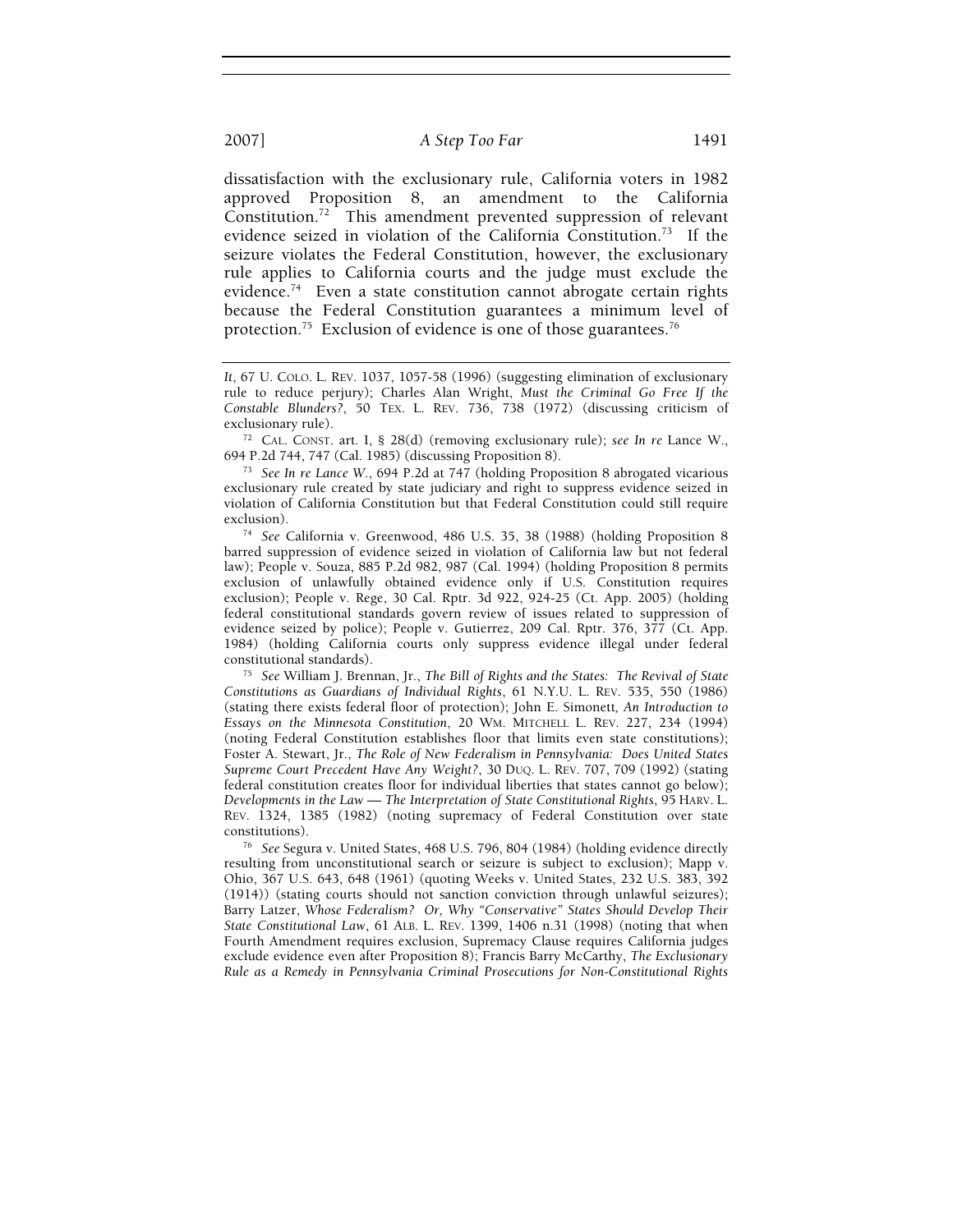Courts generally exclude evidence to encourage a change in the offending behavior, not to provide a remedy for the violation.<sup>77</sup> Thus, exclusion of evidence is appropriate to discourage arrests made without probable cause.<sup>78</sup> This rule helps to deter law enforcement officers from ignoring the requirements of the Fourth Amendment.<sup>79</sup>

Similar reasoning led the U.S. Supreme Court to hold that exclusion is proper even if a statute provides authorization for the search. $80\,$  A court should exclude evidence, however, only if it will deter the activity and not impose a greater cost on society than allowing the violation.81 The Supreme Court developed several exceptions to the exclusionary rule where the cost to society of excluding the evidence was greater than the deterrent effect.<sup>82</sup>

#### *C. Exceptions to the Exclusionary Rule*

Over the years, courts have developed several exceptions to the exclusionary rule.<sup>83</sup> Only three, however, are applicable to Only three, however, are applicable to

probable cause); Florida v. Royer, 460 U.S. 491, 507-08 (1983) (applying rule to detention without probable cause); People v. Jenkins, 19 Cal. Rptr. 3d 386, 399 (Ct. App. 2004) (stating courts consistently apply exclusionary rule to evidence from warrantless arrests without probable cause).

<sup>79</sup> See Jenkins, 19 Cal. Rptr. 3d at 399 (discussing rationale behind exclusion).<br><sup>80</sup> See Leon, 468 U.S. at 912 n.8 (holding exclusionary rule requires suppression of evidence from searches allowed under unconstitutional statutes); *see also* Ybarra v. Illinois, 444 U.S. 85, 96 n.11 (1979) (requiring suppression of evidence from searches allowed under unconstitutional statutes); Torres v. Puerto Rico, 442 U.S. 465, 474 (1979) (requiring suppression of evidence from searches allowed under unconstitutional statutes); Almeida-Sanchez v. United States, 413 U.S. 266, 272 (1973) (requiring suppression of evidence from searches allowed under unconstitutional statutes); Berger v. New York, 388 U.S. 41, 63-64 (1967) (requiring

<sup>81</sup> See Jenkins, 19 Cal. Rptr. 3d at 398 (holding exclusion appropriate only if it deters wrongful activity and cost of excluding does not outweigh benefit). 82 *See In re* Lisa G., 23 Cal. Rptr. 3d 163, 165 (Ct. App. 2004) (holding exclusion

of evidence is two part process — was evidence seized in violation of Fourth Amendment and is exclusion appropriate remedy). 83 *See* WAYNE R. LAFAVE ET AL., CRIMINAL PROCEDURE §§ 3.1(c), 9.3 (2d ed. 2006)

(discussing exclusionary rule exceptions).

*and Wrongs*, 65 TEMP. L. REV. 865, 866 (1992) (stating Federal Constitution requires exclusionary rule). 77 *See* United States v. Leon, 468 U.S. 897, 918 (1984) (holding exclusion is meant

to alter behavior of law enforcement officers); *id.* at 906 (quoting Stone v. Powell, 428 U.S. 465, 540 (1976)) (stating exclusionary rule is not intended to cure invasion of rights); United States v. Peltier, 422 U.S. 531, 538 (1975) (noting exclusionary rule is not personal right of aggrieved). 78 *See* Hayes v. Florida, 470 U.S. 811, 817 (1985) (applying rule to arrest without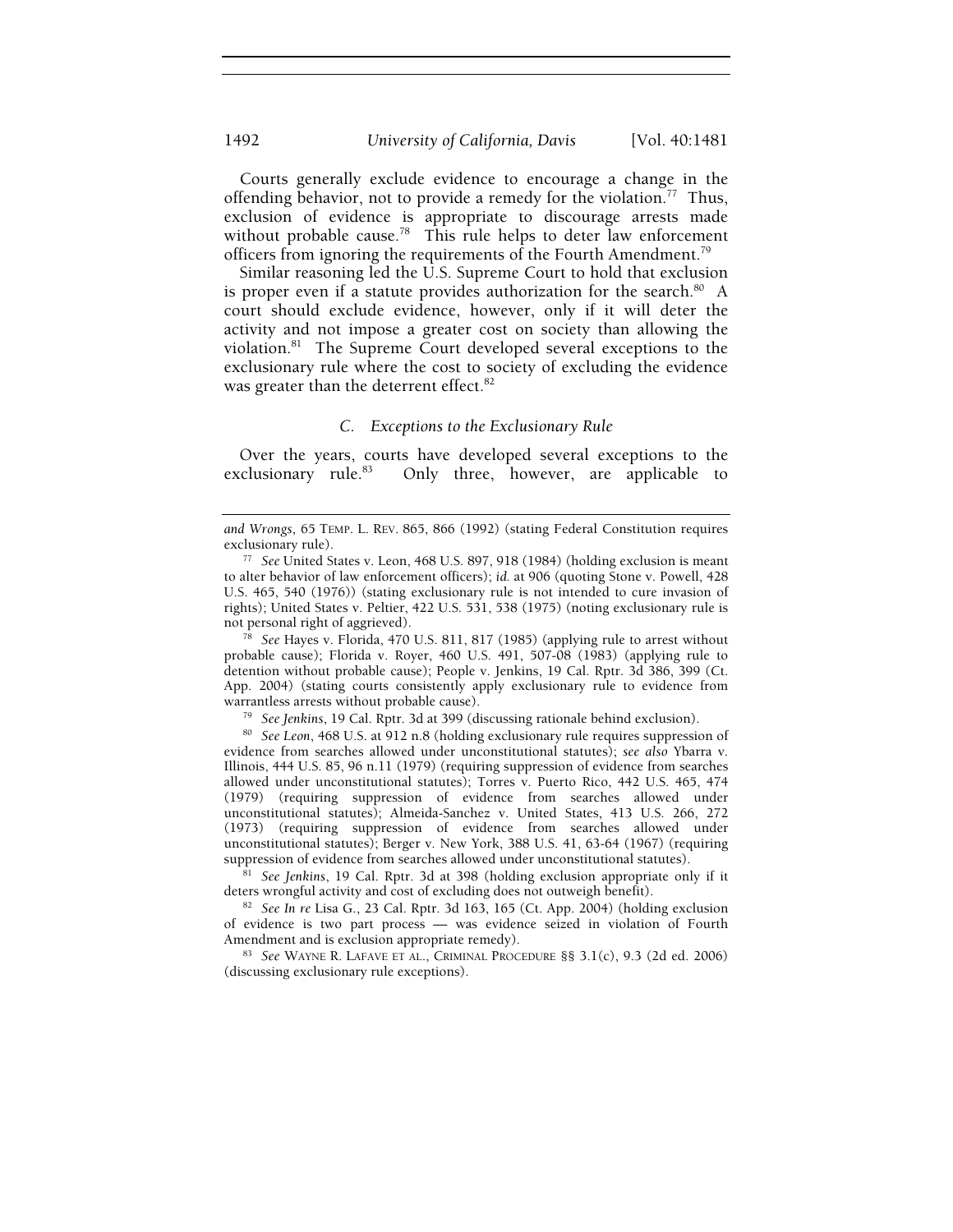compulsory DNA extraction after a warrantless arrest.<sup>84</sup> These are the inevitability, good faith, and special needs exceptions.<sup>85</sup>

The doctrine of inevitable discovery requires that lawful actions independent of the misconduct would have inevitably discovered the evidence.<sup>86</sup> Speculative future actions cannot prove inevitability; the actions must be capable of verification.<sup>87</sup> This doctrine requires historical facts a court can verify.<sup>88</sup> Thus, for example, in *Nix v*. *Williams*, the doctrine applied to evidence in a location that searchers would have reached as part of an already started grid search.<sup>89</sup>

The good faith doctrine allows the admission of evidence if the officer acted in good faith on a warrant later found to be defective.<sup>90</sup> If there is no misconduct, exclusion fails to produce beneficial change. $91$ Thus, the exclusionary rule does not apply to reasonable actions by law enforcement.<sup>92</sup>

An officer cannot use a bare bones affidavit for a warrant, however, and claim the good faith exception when others act on the warrant.<sup>93</sup> The judge must consider the objective reasonableness of everyone

exception); United States v. Leon, 468 U.S. 897, 905 (1984) (discussing good faith exception); *Nix*, 467 U.S. at 443 (discussing inevitability exception). 86 *See Nix*, 467 U.S. at 432; People v. Perez, 630 N.E.2d 158, 162 (Ill. App. Ct.

1994) (requiring inevitable discovery of evidence by lawful means without reference

to any misconduct).<br><sup>87</sup> *See Nix*, 467 U.S. at 444 (requiring facts capable of verification for inevitability).<br><sup>88</sup> See *id.* at 444 n.5 (stating inevitable discovery focuses on "demonstrated<br>historical facts capable o

<sup>&</sup>lt;sup>84</sup> The other exceptions to the exclusionary rule are the exigent circumstances and independent source doctrines. Exigent circumstances allow a search if waiting risks destruction of evidence. *See* Barbara C. Salken, *Balancing Exigency and Privacy in Warrantless Searches to Prevent Destruction of Evidence: The Need for a Rule*, 39 HASTINGS L.J. 283, 287 (1988) (noting exigent circumstances allow search to prevent destruction of evidence). The independent source exemption allows use of evidence discovered by a separate source. *See* Nix v. Williams, 467 U.S. 431, 443 (1984) (allowing evidence only if discovered by process wholly independent of any violation). 85 *See* O'Connor v. Ortega, 480 U.S. 709, 732 (1987) (discussing special needs

<sup>&</sup>lt;sup>89</sup> Id. at 449.<br><sup>90</sup> *See Leon*, 468 U.S. at 905.<br><sup>91</sup> *See id.* at 919 (discussing rationale for rule).<br><sup>92</sup> *See id.* (noting exclusionary rule should not deter objectively reasonable law enforcement activity). 93 *See id*. at 923 n.24; United States v. Weaver, 99 F.3d 1372, 1378 (6th Cir.

<sup>1996).</sup>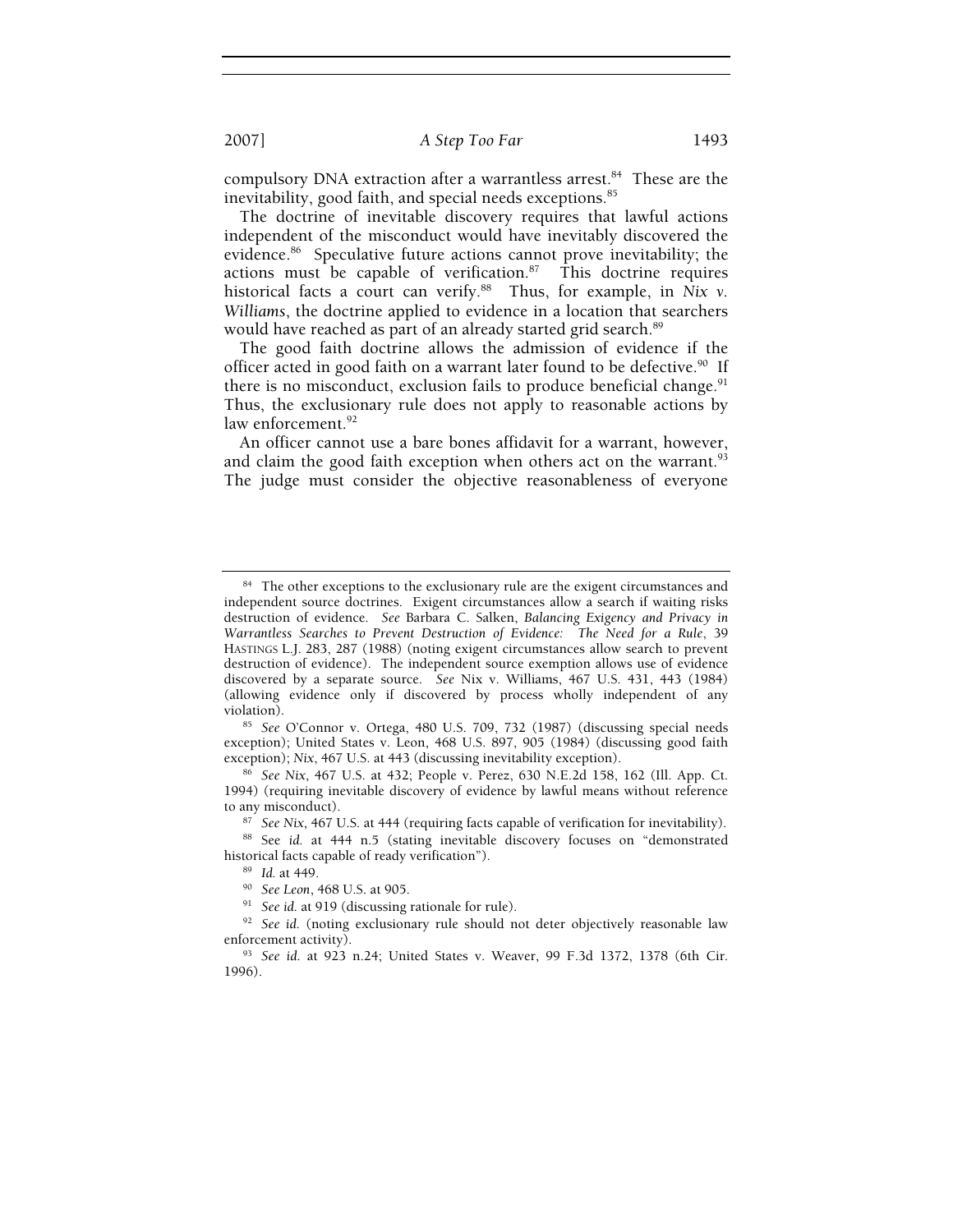involved.94 A court should still exclude the evidence if everyone involved did not act appropriately.95

Another exception, the special needs doctrine, allows a search if requiring a warrant or probable cause is impractical.<sup>96</sup> The special need must be independent of law enforcement.<sup>97</sup> Thus, in *Skinner v*. *Railway Labor Executives' Ass'n*, the Supreme Court upheld drug testing of railroad employees to prevent accidents, a need distinct from gathering evidence.98

These exceptions to the exclusionary rule allow the use of evidence that would otherwise be inadmissible.<sup>99</sup> If no exception applies, however, a court must exclude evidence from a search or seizure in violation of the Fourth Amendment.<sup>100</sup> This exclusion includes any evidence derived from the initial violation.<sup>101</sup> Proposition 69 requires DNA sampling on arrest, but if the police make an invalid arrest, a court must exclude evidence from DNA taken pursuant to that arrest.

#### II. PROPOSITION 69

Prior to the passage of Proposition 69, California's DNA database statute was less expansive. The California legislature created the state's first DNA database in 1998 to help solve sexual offense and violent crimes.102 Known as the DNA and Forensic Identification Data Base and Data Bank Act of 1998 ("DNA Database Act" or "Act"), the

<sup>94</sup> *See Leon*, 468 U.S. at 923 n.24. 95 *See id.* (discussing when exception would not apply). 96 *See* O'Connor v. Ortega, 480 U.S. 709, 732 (1987) (holding exception for special needs beyond normal law enforcement where warrant and probable cause are impracticable).

<sup>&</sup>lt;sup>97</sup> See Ferguson v. City of Charleston, 532 U.S. 67, 82-83 (2001) (declining to apply exception where immediate objective of search was to generate evidence for law enforcement purposes even though ultimate goal was substance abuse treatment).

<sup>&</sup>lt;sup>98</sup> See Skinner v. Ry. Labor Executives' Ass'n, 489 U.S. 602, 620-21 (1989) (upholding testing of railroad employees to prevent accidents); s*ee also* Vernonia Sch. Dist. 47J v. Acton, 515 U.S. 646, 658 (1995) (stating one factor upholding special needs exception for drug testing was that school did not turn results over to law enforcement).<br><sup>99</sup> See cases cited supra note 49.<br><sup>100</sup> See supra note 49 (discussing unreasonableness in absence of exception).<br><sup>101</sup> See United States v. Crews, 445 U.S. 463, 470 (1980) (holding exclusion applies

to any "fruits" of constitutional violation); Wong Sun v. United States, 371 U.S. 471,

<sup>484 (1963) (</sup>holding exclusion is proper for indirect and direct products of invasion). 102 *See* Tribuiano, *supra* note 21, at 406 (discussing history of California DNA Database Act).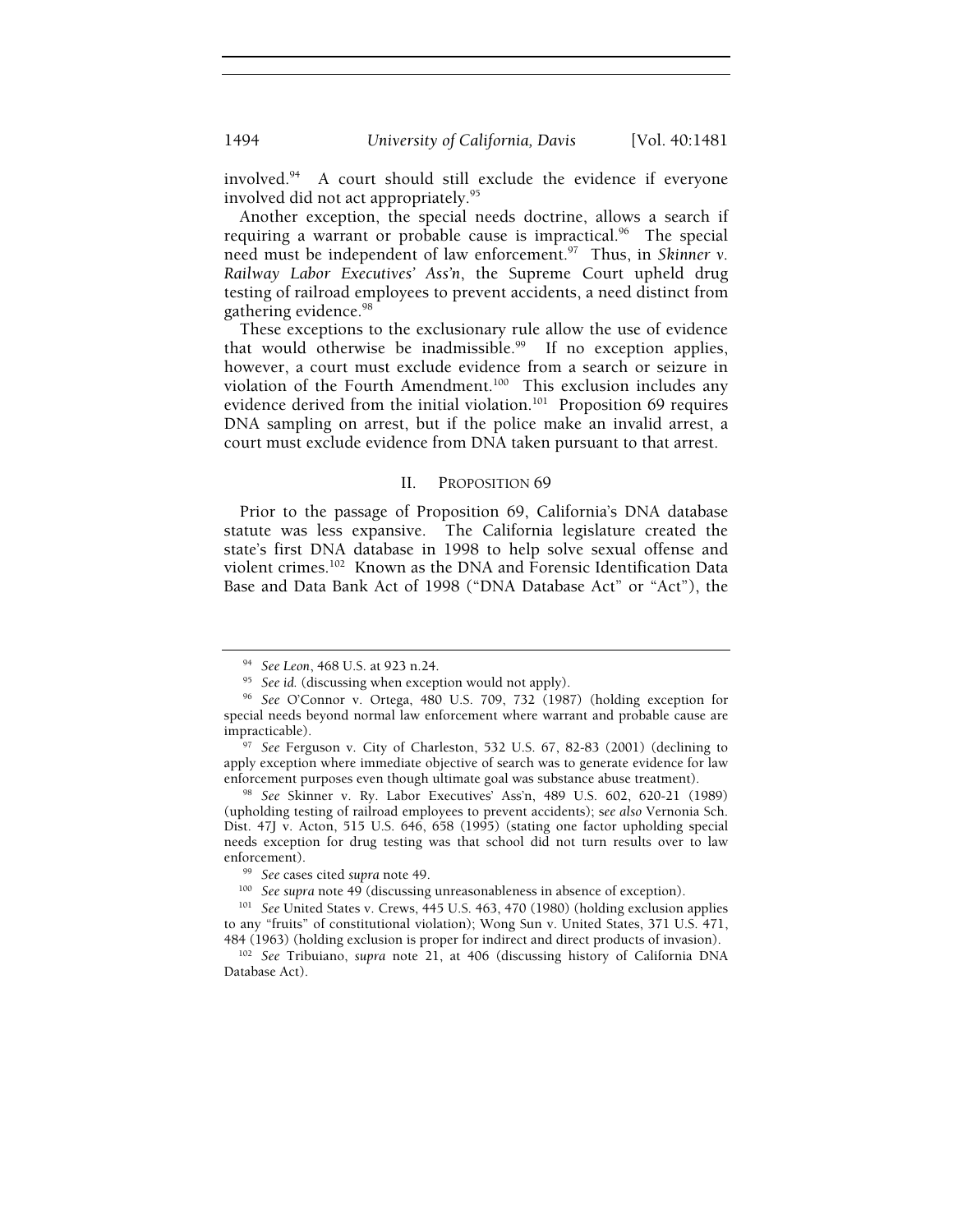DNA Database Act limited sampling to nine felonies.<sup>103</sup> Furthermore, police could compare a person's DNA with crime scene DNA only when that person was a suspect.<sup>104</sup> Subsequent amendments in 2000 and 2002, respectively, removed this limitation and also expanded the list of felonies for which the police could sample.105 At this point, the total subset of crimes requiring sampling included arson, burglary, and other violent or sexual crimes.<sup>106</sup>

Voters approved Proposition 69 in 2004.<sup>107</sup> Bruce Harrington initiated the amendment to the DNA Database Act in the hope that a larger database would help solve the murder of members of his family.<sup>108</sup> The passage of Proposition 69 dramatically expanded California's DNA database.<sup>109</sup>

#### *A. How Proposition 69 Works*

Proposition 69 significantly amended California's DNA database law.<sup>110</sup> The proposition mandates compulsory sampling on conviction for any felony, arson, or misdemeanor sexual offense.<sup>111</sup> This change applies retroactively and requires DNA extraction from previously convicted prisoners and parolees who meet the new requirements.<sup>112</sup> This modification will add over 400,000 new samples to the database.<sup>113</sup> The statute also mandates DNA extraction from adults arrested for felony sex offenses or murder, and by 2009 the proposition requires sampling from adults arrested for any felony.<sup>114</sup> Although police currently arrest only 4,000 adults for qualifying charges, that number will grow exponentially with the expansion of

<sup>&</sup>lt;sup>103</sup> Id. at 406-07.<br>
<sup>104</sup> Id. at 406-07.<br>
<sup>105</sup> Id. at 406-07.<br>
<sup>106</sup> See id. at 407 n.20.<br>
<sup>107</sup> See Simoncelli & Steinhardt, supra note 9, at 279.<br>
<sup>108</sup> See id. at 280.<br>
<sup>108</sup> See CAL. PENAL CODE § 296 (West 2004) (r on arrest for specified allegations); *id.* § 297 (West 2004) (preventing invalidation of convictions and arrests based on database identifications even if samples obtained by mistake); *id.* § 299 (West 2004) (listing requirements for expungement and removal); Simoncelli & Steinhardt, *supra* note 9, at 279-80 (calling expansion dangerous and discussing changes).<br><sup>110</sup> See Simoncelli & Steinhardt, *supra* note 9, at 279.<br><sup>111</sup> Noble, *supra* note 13, at 1 (listing Proposition 69 changes).<br><sup>112</sup> *Id* 

<sup>113</sup> *See* Simoncelli & Steinhardt, *supra* note 9, at 280 (calculating number of retroactive samples). 114 *See* Noble, *supra* note 13, at 1.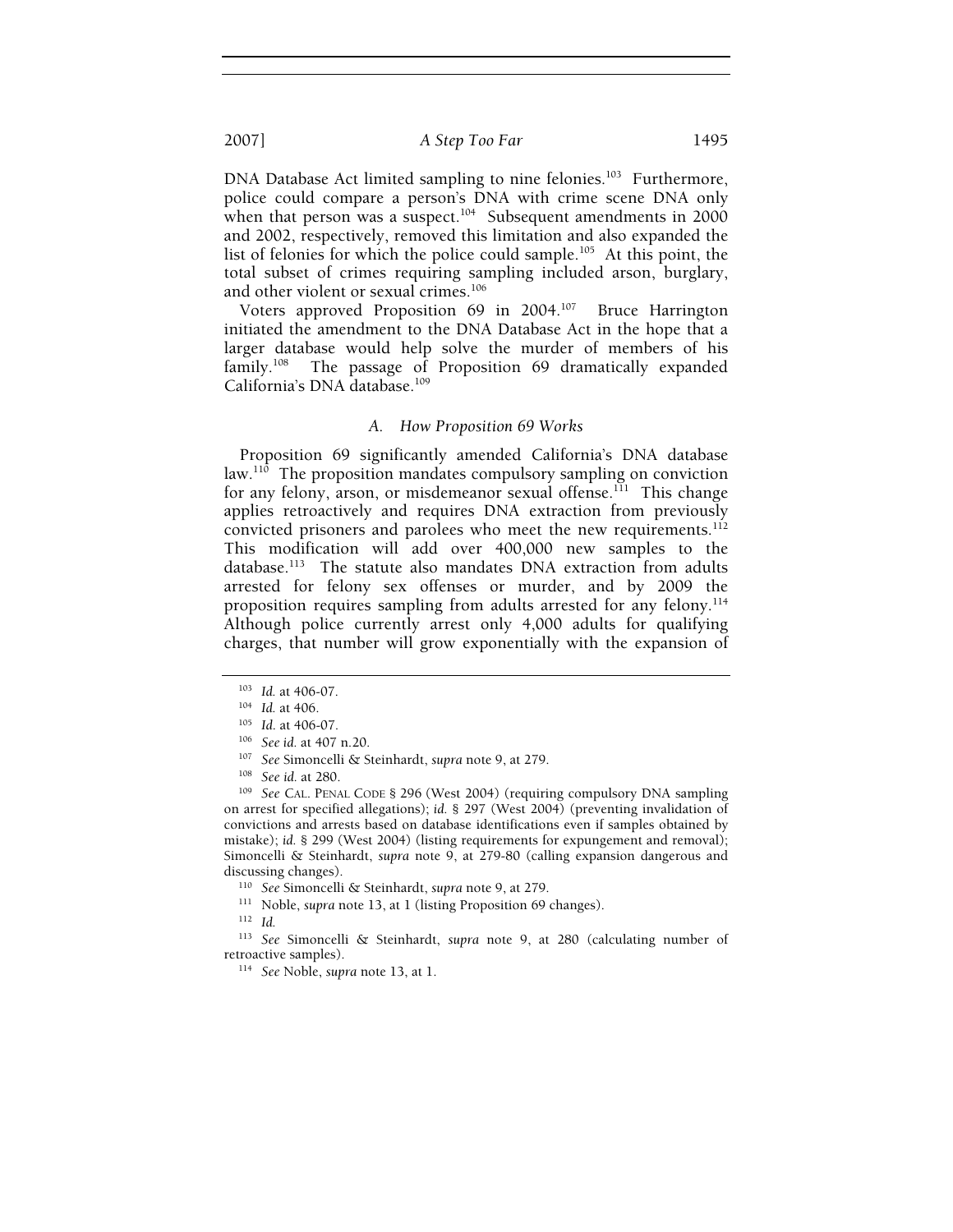qualifying offenses.<sup>115</sup> When the 2009 provisions begin, sampling on arrest will add over  $100,000$  new entries a year to the database.<sup>116</sup>

In addition, the proposition modifies the DNA removal process.<sup>117</sup> An individual can request removal of DNA from the database if proven innocent or if a court dismisses the charges.<sup>118</sup> The petitioner must send a copy of the request to the court, the prosecuting attorney, and the California Department of Justice laboratory that manages the DNA samples.<sup>119</sup> If no one objects, then 180 days after petitioner gives notice, the judge may order the samples expunged.<sup>120</sup>

Proposition 69 grants the judge complete discretion in deciding to grant an expungement request.<sup>121</sup> The statute does not require a judge to expunge the DNA samples even if the petitioner meets all the requirements for DNA removal.<sup>122</sup> A person cannot appeal the denial of a removal request, nor can he challenge it by a petition for writ.<sup>123</sup> Even if a judge orders expungement, database administrators may fail to fully expunge the record.<sup>124</sup>

Other sections of the proposition prevent invalidation of information gained from a database match. $125$  One section prevents invalidating or dismissing any identification, warrant, or arrest, or probable cause to arrest based on a database match because of failure to expunge a record.<sup>126</sup> Another section precludes overturning a conviction, arrest, or detention based on database information

 $126$  § 297.

<sup>115</sup> *See* Simoncelli & Steinhardt, *supra* note 9, at 280 (calculating yearly samples

<sup>&</sup>lt;sup>116</sup> See CRIMINAL JUSTICE STATISTICS CTR., CALIFORNIA ATTORNEY GENERAL, *Adult Felony Arrest Dispositions*, *in* CRIME IN CALIFORNIA 67, 67 (2003), *available at*  http://caag.state.ca.us/cjsc/publications/candd/cd03/dispos.pdf (listing number of adult felony arrests for 2003).<br><sup>117</sup> See Noble, *supra* note 13, at 2-3 (discussing changes to removal process).<br><sup>118</sup> CAL. PENAL CODE § 299 (West 2004) (listing requirements for removal).<br><sup>119</sup> *Id* 

<sup>120</sup> *Id.*

<sup>121</sup> *See id.* (discussing removal process). 122 *See id.* (giving judge discretion to grant or deny request). 123 *Id.*

<sup>124</sup> Any information not removed is available for future identifications. *See id.* § 297 (West 2004) (preventing invalidation of convictions and arrests based on database identifications even if samples obtained by mistake); *id.* § 298 (West 2004) (preventing dismissal of database identification for violation of Act's statutory

requirements). 125 *See infra* notes 126-28 and accompanying text (discussing prevention of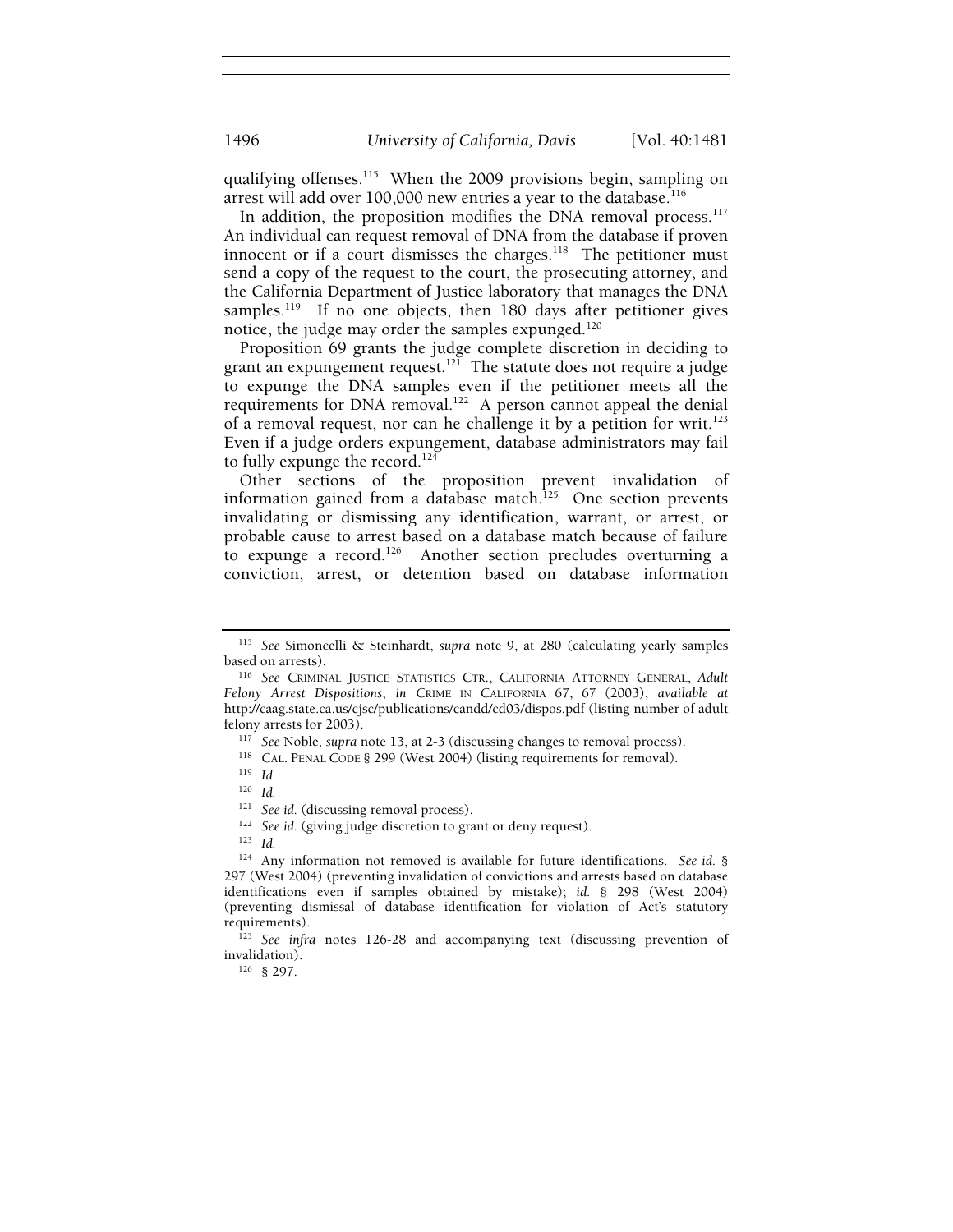acquired or retained by mistake.<sup>127</sup> A third clause refuses to invalidate an arrest, plea, or conviction because of a failure to comply with the statute.128 These sections allow the database to keep data and police to use any information derived from that data regardless of its legality.<sup>129</sup> Consequently, citizens filed suits challenging Proposition 69 because the proposition changed important provisions of the DNA Database  $Act.<sup>130</sup>$ 

#### *B. Legal Challenges*

Only a few suits challenging Proposition 69 have reached the courts since its passage.<sup>131</sup> One such case challenged the expansion of California's DNA database.132 In 2005, a class action suit, *Weber v.*  Lockyer, attacked the constitutionality of Proposition 69.<sup>133</sup> The plaintiffs claimed DNA testing on arrest violated the Fourth and Fourteenth Amendments.134 The majority of plaintiffs in *Weber*, however, would not be subject to testing until 2009.<sup>135</sup> The court dismissed the case for lack of ripeness and it never reached the merits of the claim.<sup>136</sup>

*Coffey v. Superior Court*, another 2005 case, raised a different issue regarding Proposition  $69.^{137}$  Coffey pled guilty to a felony, but the judge sentenced him to a misdemeanor.<sup>138</sup> The court had the option to punish the offense as a felony or a misdemeanor, a type of offense known as a "wobbler."139 Coffey argued the database should destroy

Cal. Rptr. 3d at 63 (challenging denial of removal request).<br><sup>132</sup> *See Weber*, 365 F. Supp. 2d at 1121 (challenging Proposition 69).<br><sup>133</sup> *Id.* (arguing Proposition 69 violates Fourth and Fourteenth Amendments).<br><sup>134</sup>

<sup>127</sup> *Id.*

<sup>128</sup> *See* § 298 (preventing dismissal or invalidation for violation of Proposition 69's

statutory requirements). 129 *See infra* note 203 and accompanying text (discussing exclusion of evidence and Proposition 69). 130 *See* Weber v. Lockyer, 365 F. Supp. 2d 1119, 1121 (N.D. Cal. 2005)

<sup>(</sup>challenging Proposition 69 generally); Coffey v. Superior Court, 29 Cal. Rptr. 3d 59, 63 (Ct. App. 2005) (challenging denial of removal request); Simoncelli & Steinhardt, *supra* note 9, at 280 (calling Proposition 69 radical change). 131 *See, e.g.*, *Weber*, 365 F. Supp. 2d at 1121 (attacking Proposition 69); *Coffey*, 29

<sup>&</sup>lt;sup>136</sup> *Id.* at 1126.<br><sup>137</sup> Coffey v. Superior Court, 29 Cal. Rptr. 3d 59 (Ct. App. 2005).<br><sup>138</sup> *Id.* at 61-62.<br><sup>139</sup> *Id.* at n.2. A wobbler offense is one that can be a misdemeanor or a felony depending on punishment imposed. If the convicted person is not sent to a state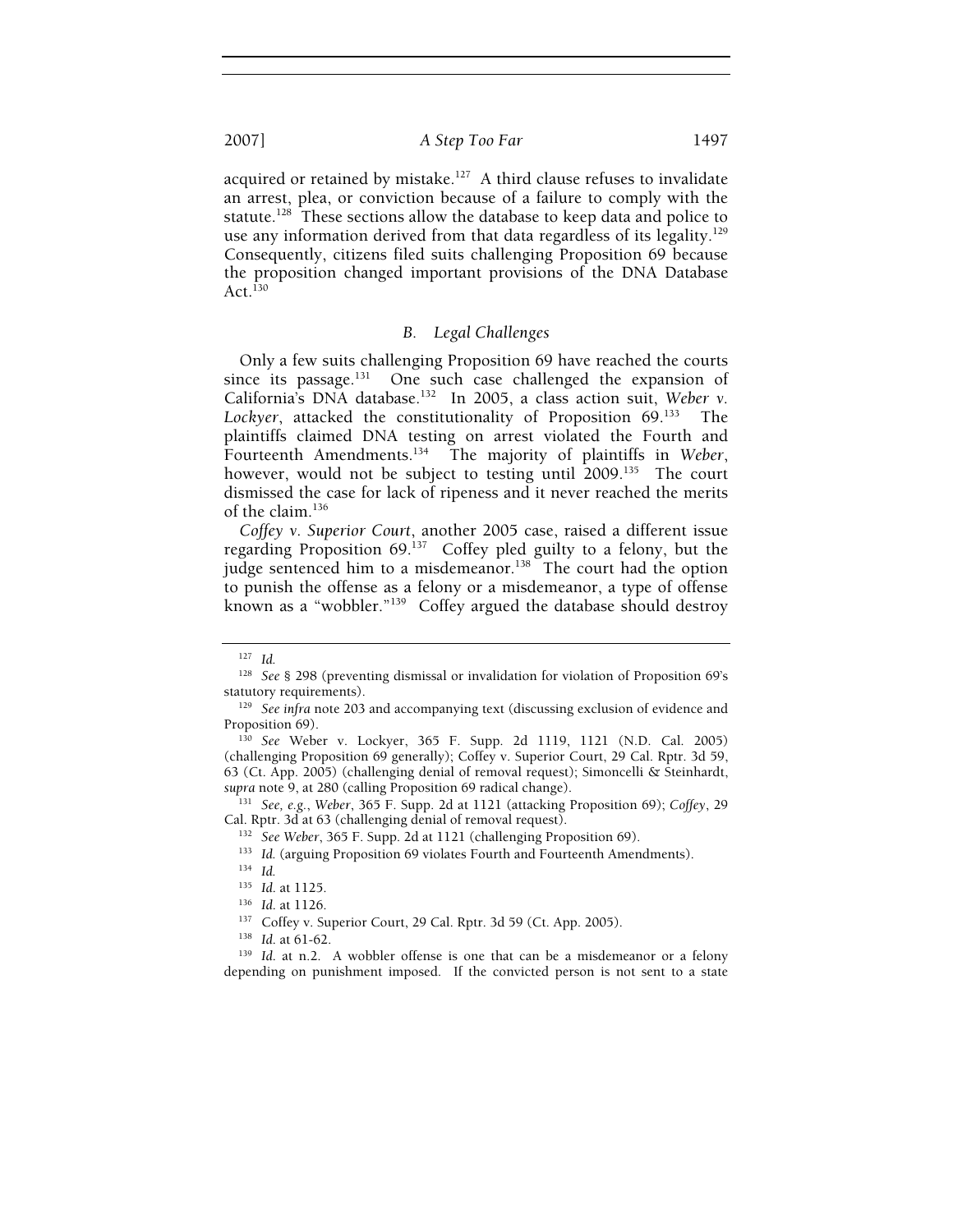his DNA samples because the judge sentenced him to a misdemeanor.<sup>140</sup> The trial court denied this request.<sup>141</sup> Coffey then requested a writ of mandate to order the lower court to remove his sample.<sup>142</sup>

The appellate court looked at the DNA Database Act as amended by Proposition 69, which controls the collection of DNA samples, for guidance.143 Under the Act, denial of a request for expungement is not reviewable by writ or appeal.<sup>144</sup> Coffey claimed, however, that the samples were taken in violation of the Fourth Amendment as the statute did not authorize the seizure and, therefore, it was unreasonable.<sup>145</sup> The court agreed to hear his appeal as Coffey did not seek relief under the Act.<sup>146</sup> In dicta, the appellate court questioned whether the DNA Database Act could preclude constitutional challenges, but did not resolve the issue.<sup>147</sup> The court held that, despite Coffey not being a felon, no authority existed for expungement of his samples.<sup>148</sup>

So far, no court in California has considered the constitutional implications of Proposition 69.<sup>149</sup> Therefore, no one knows what level of deference a judge will give to the limitations on review and expungement in the DNA Database Act as amended by Proposition 69.<sup>150</sup> Even with a constitutional violation in obtaining the DNA. Even with a constitutional violation in obtaining the DNA, courts may not be able to provide a remedy as the statute prevents invalidation of database identifications.<sup>151</sup>

petition for writ for denial of removal requests).<br><sup>145</sup> *Coffey*, 29 Cal. Rptr. 3d at 64.<br><sup>146</sup> *Id.*<br><sup>147</sup> *Id.* at 65.

<sup>148</sup> Id. at 71.<br><sup>149</sup> As of this writing no court has considered the constitutional validity of the act.<br><sup>150</sup> See generally Coffey, 29 Cal. Rptr. 3d at 63-64 (pointing out Act generally

precludes review of expungement decisions). 151 *See supra* notes 126-28 and accompanying text (discussing prevention of

prison, the offense is treated as a misdemeanor for all purposes. *See* People v. Holt, 690 P.2d 1207, 1215 n.7 (Cal. 1984) (discussing wobbler).<br><sup>140</sup> Coffey, 29 Cal. Rptr. 3d at 63.<br><sup>141</sup> Id. at 61-62.<br><sup>142</sup> A writ of mandamus is an order from a superior court to a lower court requiring

the lower court to perform a mandatory duty correctly. BLACK'S LAW DICTIONARY 973 (7th ed. 1999) (defining "writ of mandamus"). A successful petition for writ could require a lower court to order expungement of DNA records. *See Coffey*, 29 Cal. Rptr. 3d at 61 (seeking writ of mandate to compel lower court to order removal of DNA samples). 143 *Coffey*, 29 Cal. Rptr. 3d at 63-64. 144 *Id*. at 63; *see* CAL. PENAL CODE § 299 (West 2004) (prohibiting appeal of or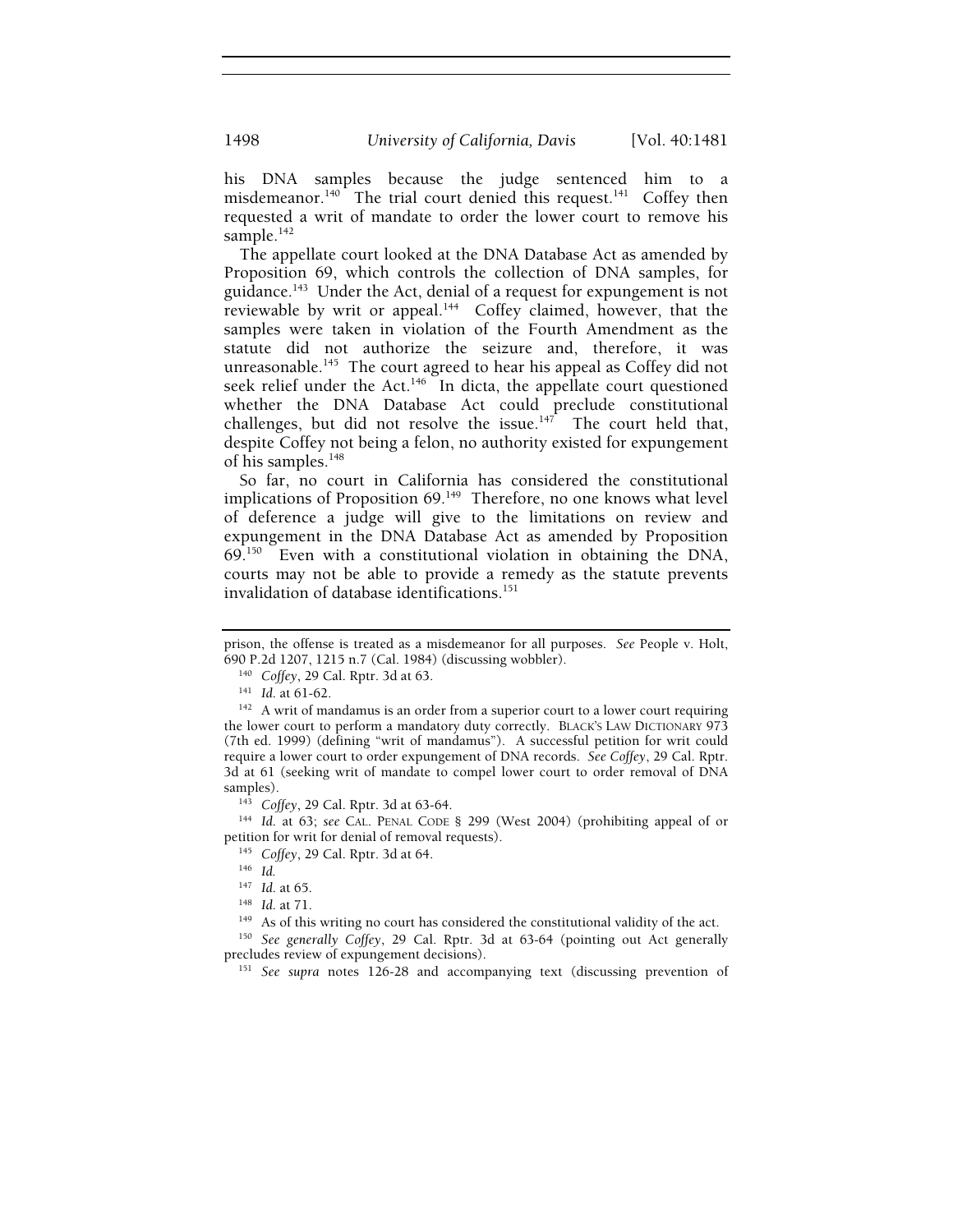## III. ANALYSIS

The dramatic changes wrought by Proposition 69 to California's DNA database raise several concerns.<sup>152</sup> The discretionary standard for removal hearings and the inability to appeal, along with the limitations on expungement, render the hearing meaningless and ineffectual.<sup>153</sup><br>The most troubling modifications are those restricting The most troubling modifications are those restricting expungement.<sup>154</sup> These restrictions are an unconstitutional abrogation of the exclusionary rule and may encourage police misconduct.<sup>155</sup> The statute encourages investigative detentions because police can use a database match even when the initial arrest is invalid.<sup>156</sup>

#### *A. The Hearing Provided by Proposition 69 for Removal of DNA Information Is Inadequate and Violates Procedural Due Process*

The removal hearing provided by Proposition 69 is ineffectual and meaningless. A judge has unreviewable discretion to deny a removal request, and the statute limits the effectiveness of an expungement order.<sup>157</sup> This limited review is not acceptable because the initial seizure of DNA raises constitutional concerns.<sup>158</sup> The Constitution requires certain procedures that satisfy due process when arrestees are forced to give a DNA sample.<sup>159</sup> Therefore, Proposition 69's removal hearing is constitutionally inadequate.<sup>160</sup>

The U.S. Supreme Court has held due process requires a hearing when a person has been deprived of property.<sup>161</sup> This hearing must be

<sup>157</sup> See sources cited *supra* note 45.<br><sup>158</sup> See *infra* note 180 and accompanying text (discussing seizures and due process for identification purposes).

<sup>159</sup> See United States v. Kincade, 379 F.3d 813, 821 (9th Cir. 2004) (holding extraction of DNA sample is constitutional search); Weimer v. Amen, 870 F.2d 1400, 1405 (8th Cir. 1989) (holding due process allows state to take "life, liberty, or property" only if certain procedures are followed). 160 *See infra* notes 167-77 and accompanying text (discussing inadequacy of

removal process). 161 *See* Cleveland Bd. of Educ. v. Loudermill, 470 U.S. 532, 542 (1985) (holding

essential principle of due process is hearing appropriate to nature of case before deprivation); Mathews v. Eldridge, 424 U.S. 319, 333 (1976) (holding some form of hearing required before deprivation); *Weimer*, 870 F.2d at 1405 (holding due process

invalidation or dismissal). 152 *See* Simoncelli & Steinhardt, *supra* note 9, at 284 (arguing Proposition 69 is

<sup>&</sup>lt;sup>153</sup> See *infra* Part III.A.<br><sup>154</sup> See *infra* Part III.B.<br><sup>155</sup> See *infra* Part III.C.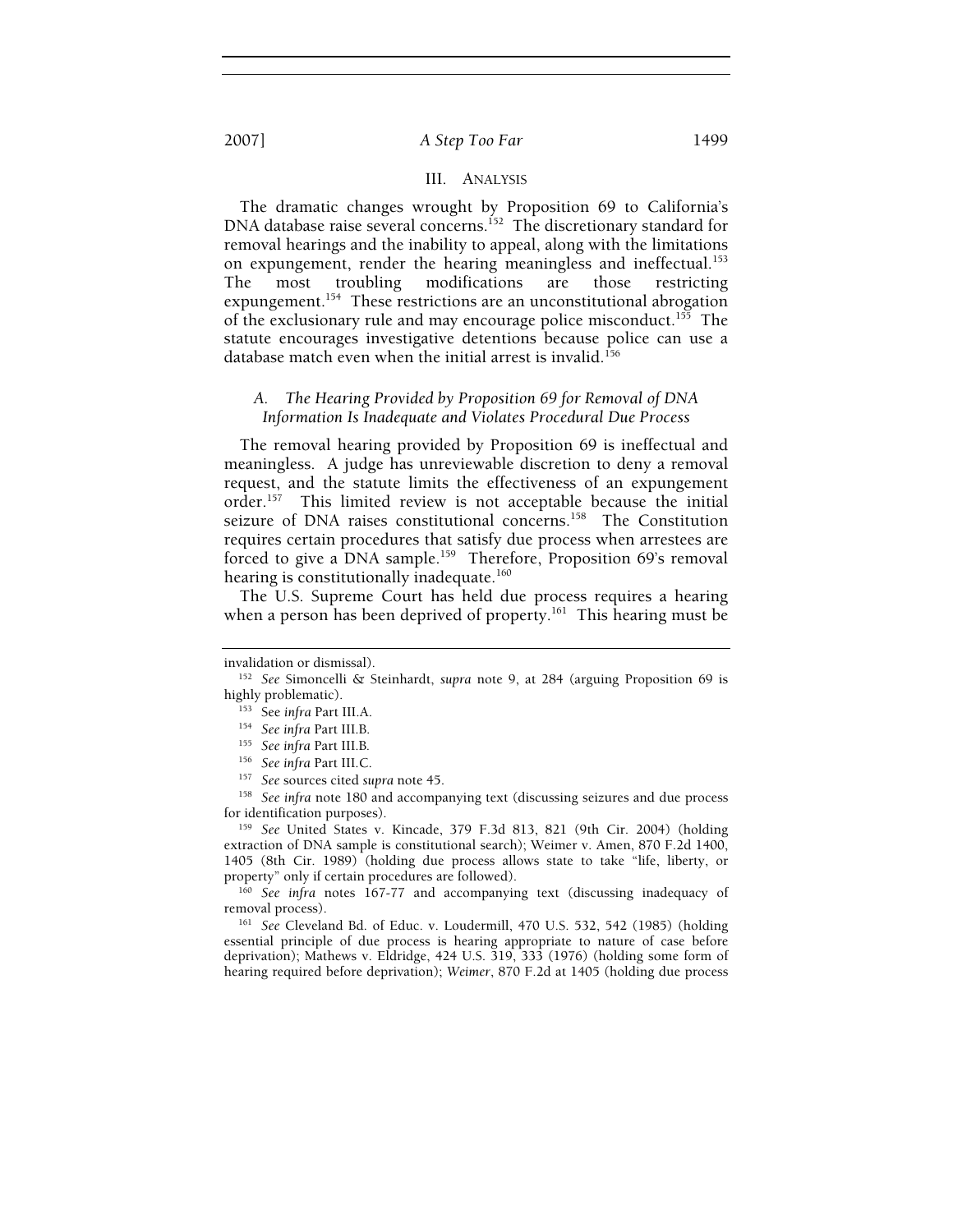meaningful and adequate to safeguard the right at issue.<sup>162</sup> Extracting a DNA sample is a seizure under the Fourth Amendment.<sup>163</sup> Some commentators argue people have a property interest in their DNA sample and courts have not ruled otherwise.<sup>164</sup> Keeping the sample after dismissal of charges therefore results in deprivation of property and due process requires a hearing.<sup>165</sup> This hearing must be adequate to protect the right and satisfy the requirements of procedural due process.166

The removal procedures and hearing process of Proposition 69 are flawed. The statute provides no guidelines or requirements for the

(stating unauthorized intentional deprivation of property does not violate due process if meaningful post deprivation remedy available); *Mathews*, 424 U.S. at 333; *Weimer*,

<sup>166</sup> See Arizona v. Evans, 514 U.S. 1, 18 (1995) (Stevens, J., dissenting) (saying right to be free from unreasonable searches and seizures is fundamental right); Peretz v. United States, 501 U.S. 923, 936-37 (1991) (referring to Fourth and Fifth Amendments as fundamental rights); California v. Carney, 471 U.S. 386, 390 (1985) (calling Fourth Amendment fundamental right); Fuentes v. Shein, 407 U.S. 67, 80 (1972) (noting that meaningful manner of notice and opportunity to respond are fundamental to procedural due process); *supra* cases cited note 162 (discussing procedural due process requirements).

allows state to take "life, liberty, or property" only if certain procedures are followed). 162 *See* Fuentes v. Shein, 407 U.S. 67, 80 (1972) (noting that meaningful manner of

review is fundamental to procedural due process); Armstrong v. Manzo, 380 U.S. 545, 552 (1965) (holding due process requires hearing be meaningful in time and manner); Link v. Wabash R.R. Co., 370 U.S. 626, 632 (1962) (holding opportunity for hearing adequate to safeguard constitutional right is fundamental requirement of due process). 163 *See* cases cited *supra* note 48.

<sup>164</sup> *See* Boling v. Romer, 101 F.3d 1336, 1341 (10th Cir. 1996) (dismissing due process claim by inmate based on compelled extraction of DNA after conviction not for lack of property interest in DNA, but because trial itself satisfied due process hearing requirement); Rise v. Oregon, 59 F.3d 1556, 1562-63 (9th Cir. 1995) (stating no need for due process hearing for extraction of blood for DNA sample where statute requires conviction before extraction because not much to contest at subsequent due process hearing); Leigh M. Harlan, *When Privacy Fails: Invoking a Property Paradigm to Mandate the Destruction of DNA Samples*, 54 DUKE L.J. 179, 197-204 (2004) (arguing for property interest in DNA taken from innocent individuals for law enforcement purposes); Roberto Iraola, *DNA Dragnets — A Constitutional Catch?*, 54 DRAKE L. REV. 15, 45-47 (2005) (noting some commentators claim DNA sample triggers property interest and failure to provide procedural protections for retention or destruction of DNA sample may violate due process); Jonathan F. Will, Comment, *DNA as Property: Implications on the Constitutionality of DNA Dragnets*, 65 U. PITT. L. REV. 129, 130 (2003) (discussing property interest in DNA and due process). *But see* Michael S. Yesley, *Protecting Genetic Difference*, 13 BERKELEY TECH. L.J. 653, 664-65 (1998) (arguing no need for property interest in intangible genetic data like DNA). 165 *See Loudermill*, 470 U.S. at 542; Hudson v. Palmer, 468 U.S. 517, 533 (1984)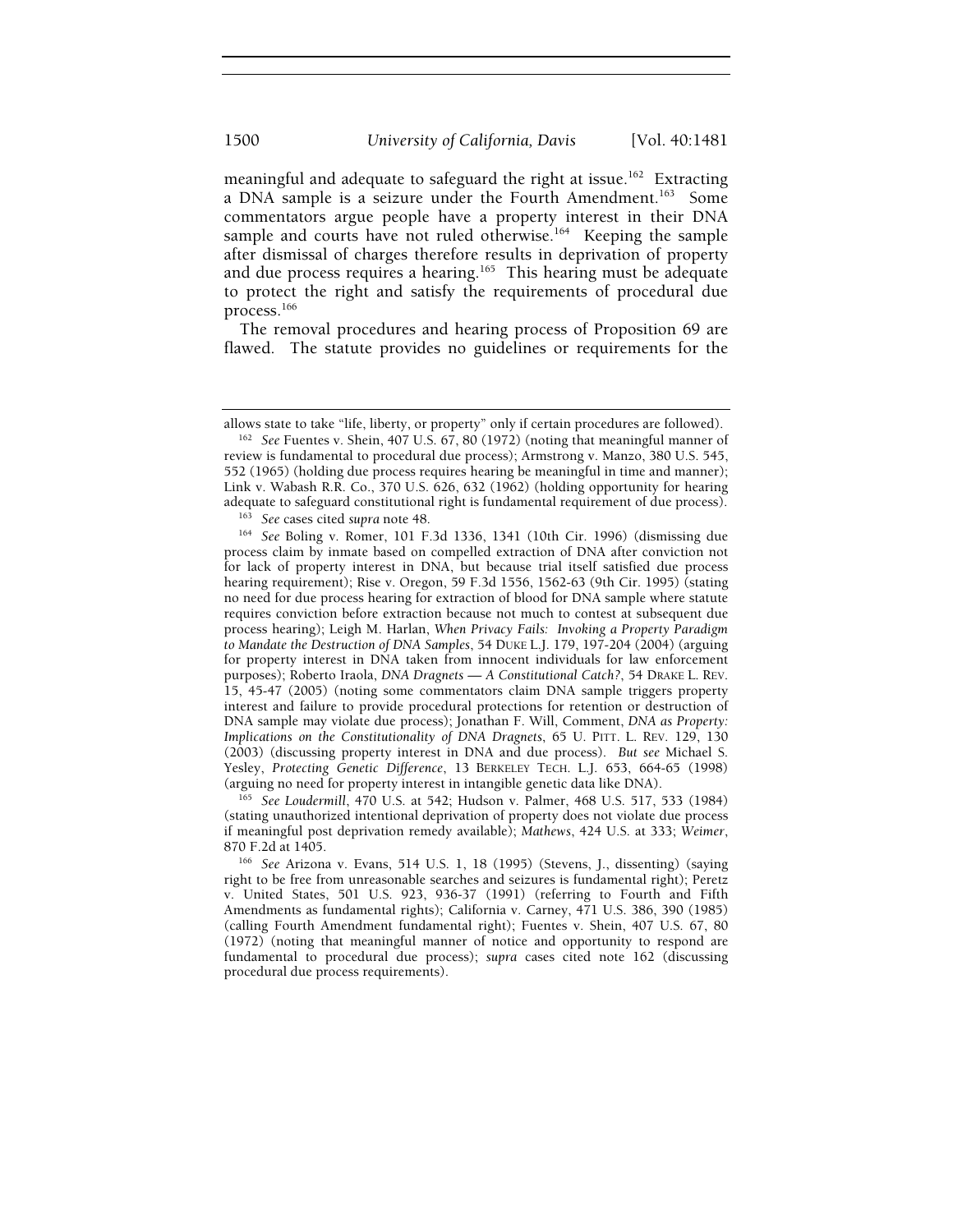judge to follow and the decision is left to the judge's sole discretion.<sup>167</sup> Thus, a judge can refuse to expunge a DNA sample even if the person meets the technical requirements of the statute.<sup>168</sup>

In addition, denial of a removal request by a petitioner is nonappealable, and a court cannot reevaluate it through a petition for writ.<sup>169</sup> Denial of a removal request means the DNA records will remain in the database and police can use them in future investigations.170 Limiting review for denial is worrisome as it prevents overturning erroneous decisions.<sup>171</sup> Furthermore, an expungement order is not constitutionally adequate as the statute renders the order ineffectual; it cannot provide a remedy.<sup>172</sup>

Even if a judge orders removal, whether on appeal or at the initial hearing, police can still use any result from a database match.<sup>173</sup> The statute prevents invalidation or dismissal of a database identification.<sup>174</sup> Additionally, any failure to expunge DNA records from the database does not prevent using a previous identification in the future.<sup>175</sup> These invalidation provisions defeat the primary purpose of the hearing provision, which is to remove information from the database.<sup>176</sup> Therefore, because the hearing is unable to compel removal and inadequately safeguards Fourth Amendment rights, the hearing provision does not satisfy the requirements of due process.177

 $171$  Currently, a judge can refuse to order expungement even if the technical requirements of the statute are met. *See* § 299 (discussing requirements and vesting judge with discretion). The judge's discretion is subject to review for possible error. *See* Stephen H. Legomsky, *Deportation and the War on Independence*, 91 CORNELL L.

<sup>172</sup> See CAL. PENAL CODE § 297 (West 2004) (preventing dismissal or invalidation for delay or failure to expunge records); *id.* § 298 (West 2004) (preventing dismissal or invalidation for violation of statutory requirements); Mathews v. Eldridge, 424 U.S. 319, 334 (1976) (holding factor of due process analysis is risk of erroneous

<sup>177</sup> A hearing that cannot provide relief is not meaningful in any normative sense of the word. *See* Fuentes v. Shein, 407 U.S. 67, 80 (1972) (noting meaningful manner of review is fundamental to procedural due process); Armstrong v. Manzo, 380 U.S. 545,

<sup>167</sup> *See* CAL. PENAL CODE § 299 (West 2004). 168 *See id.*

<sup>169</sup> *See id.*

<sup>&</sup>lt;sup>170</sup> See Coffey v. Superior Court, 29 Cal. Rptr. 3d 59, 71 (Ct. App. 2005) (denying request to remove records).

<sup>173</sup> See § 297.<br>
<sup>174</sup> See *id.* (discussing removal limitations).<br>
<sup>175</sup> See *id.*<br>
<sup>176</sup> See § 299 (stating person can request expungement of data).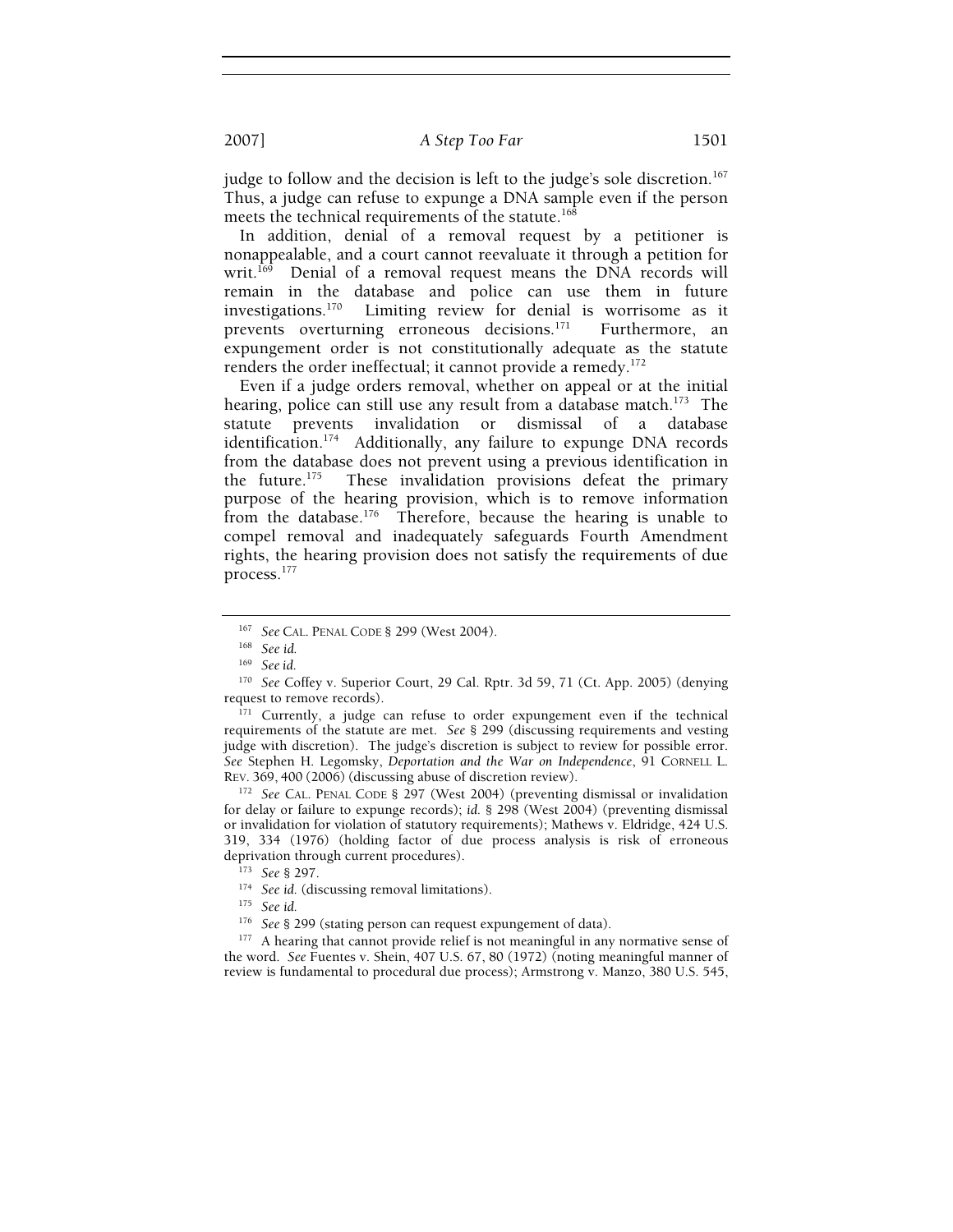One could argue that procedural due process does not apply to the taking of the DNA sample because it is not a seizure under the Fourth Amendment.<sup>178</sup> Therefore, because there is no deprivation, the Constitution does not require a due process hearing.<sup>179</sup> Fingerprints and DNA are both used for identification purposes.180 Thus, like fingerprints, the taking of DNA in this situation is outside the protection of the Fourth Amendment.<sup>181</sup> The government can require submission of fingerprints during booking for identification purposes without implicating the Fourth Amendment.<sup>182</sup> Compulsory DNA submission during booking should not trigger the full protection of procedural due process because it is likely that DNA will supplant fingerprints as the main identification method.183 Along this line of reasoning, the Massachusetts Supreme Court upheld the collection of DNA from convicts for identification purposes and to prevent future crimes.184 Therefore, taking DNA on arrest is not a search or seizure

should not deter objectively reasonable law enforcement activity); United States v. Peltier, 422 U.S. 531, 538-39 (1975) (discussing deterrent purpose of rule); Rothstein & Carnahan, *supra* note 180, at 144-46 (discussing use of DNA). 182 *See* Smith v. United States, 324 F.2d 879, 882 (D.C. Cir. 1963) (holding person

in lawful custody must submit to fingerprinting as part of routine identification process); D.H. Kaye, *Who Needs Special Needs? On the Constitutionality of Collecting DNA and Other Biometric Data from Arrestees*, 34 J.L. MED. & ETHICS 188, 192-95 (2006) (arguing for biometric identification exception for DNA sampling on arrest). 183 *See* Andrew C. Bernasconi, *Beyond Fingerprinting: Indicting DNA Threatens* 

*Criminal Defendants' Constitutional and Statutory Rights*, 50 AM. U. L. REV. 979, 1007-16 (2001) (discussing fingerprinting and DNA); Rothstein & Carnahan, *supra* note 180,

<sup>184</sup> Landry v. Attorney Gen., 709 N.E.2d 1085, 1092 (Mass. 1999) (holding interest in preserving permanent identification record allows use of DNA identification in

<sup>552 (1965) (</sup>holding due process requires hearing be meaningful in time and manner); Link v. Wabash R.R. Co., 370 U.S. 626, 632 (1962) (holding opportunity for hearing adequate to safeguard constitutional right is fundamental requirement of due process).<br><sup>178</sup> If it is not a search or seizure, then there is no deprivation triggering due

process. *See* Cleveland Bd. of Educ. v. Loudermill, 470 U.S. 532, 542 (1985) (noting deprivation triggers due process); Mathews v. Eldridge, 424 U.S. 319, 333 (1976) (stating hearing needed before deprivation); *Armstrong*, 380 U.S. at 550 (stating due

<sup>&</sup>lt;sup>179</sup> See Loudermill, 470 U.S. at 542; Carey v. Piphus, 435 U.S. 247, 259 (1978) (discussing deprivation and due process); *Matthews*, 424 U.S. at 321 (discussing

<sup>&</sup>lt;sup>180</sup> See Mark A. Rothstein & Sandra Carnahan, *Legal and Policy Issues in Expanding the Scope of Law Enforcement DNA Data Banks*, 67 BROOK. L. REV. 127, 144-46 (2001) (discussing use of DNA for identification purposes). *See generally* Debra Cassens Moss, *DNA — The New Fingerprints*, 74 A.B.A. J. 66, 68 (1988) (discussing spread and acceptance of DNA testing).<br><sup>181</sup> United States v. Leon, 468 U.S. 897, 919-20 (1984) (noting exclusionary rule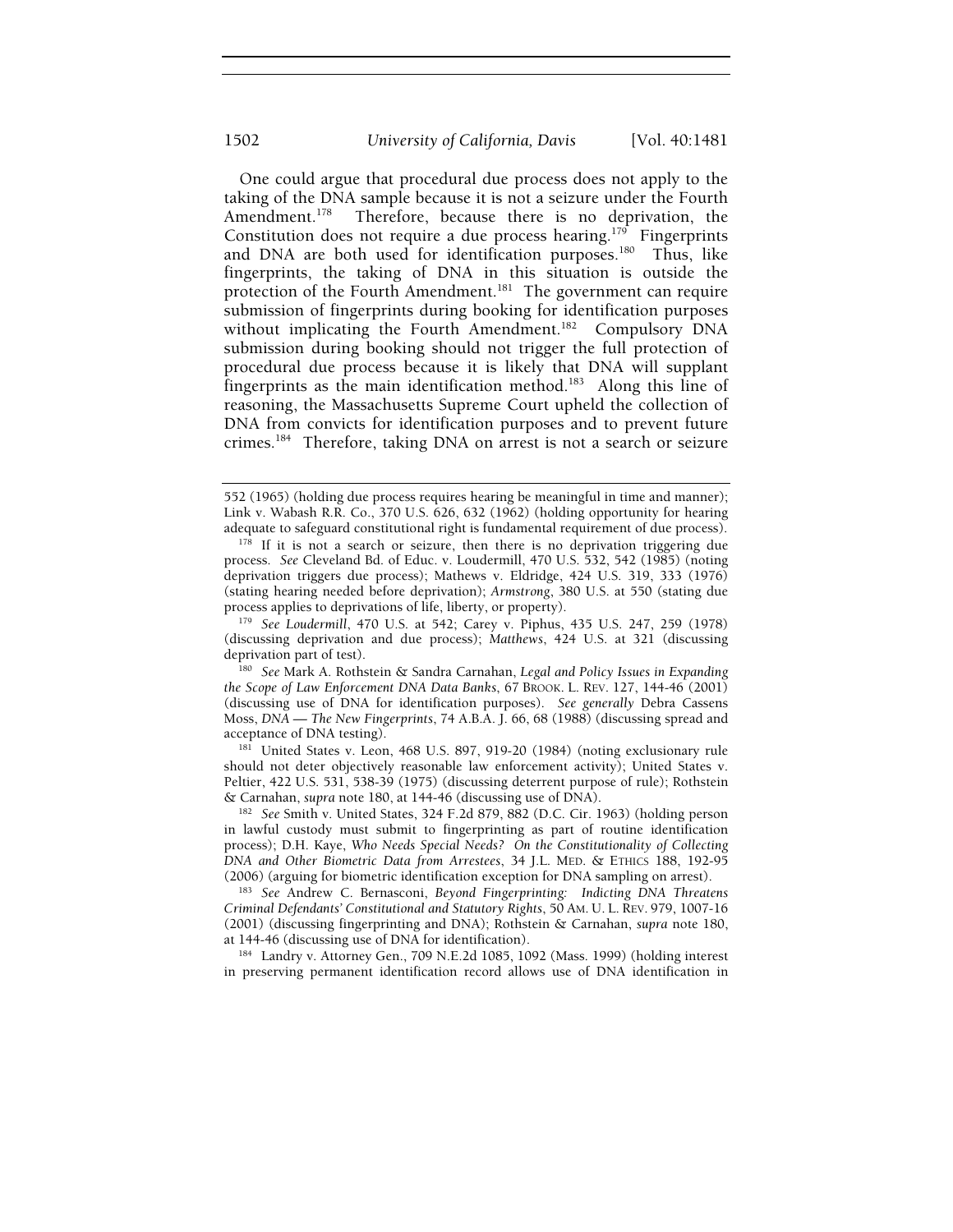that triggers Fourth Amendment protections, which means due process does not require a hearing.<sup>185</sup>

There is a distinction, however, between the gathering of fingerprints, and, by extension, DNA, for information as opposed to identification.<sup>186</sup> Arrestees have a greater expectation of privacy than convicts, but less than free people.<sup>187</sup> Courts may allow taking DNA samples during arrest for identification purposes, but keeping the information after acquittal or dismissal of the charges is a violation of their constitutional rights.188 Someone seeking removal under the statute is no longer an arrestee but a free person entitled to the full protection of the Constitution.<sup>189</sup> Refusing to expunge the DNA records is a deprivation of their property interest that must comply

place of fingerprints).<br><sup>185</sup> See Cleveland Bd. of Educ. v. Loudermill, 470 U.S. 532, 542 (1985); Mathews v. Eldridge, 424 U.S. 319, 333 (1976); Armstrong v. Manzo, 380 U.S. 545, 550 (1965) (quoting Mullane v. Cent. Hanover Bank & Trust Co., 339 U.S. 306, 313 (1950)) (stating due process applies to deprivations of life, liberty, or property).

 $186$  United States v. Kincade, 379 F.3d 813, 836 n.31 (9th Cir. 2004) (holding constitutionally significant distinction between "gathering of fingerprint evidence from 'free persons' . . . to determine their guilt of an unsolved criminal offense and the gathering of fingerprints for identification purposes from persons within the lawful custody of the state" (quoting Rise v. Oregon, 59 F.3d 1556, 1559-60 (9th Cir. 1995))). 187 *See id.* (discussing distinction); People v. Adams, 9 Cal. Rptr. 3d 170, 183 (Ct.

App. 2004) (holding "society has vastly increased interest" in identity of those found guilty); Peterson, *supra* note 1, at 1235 (discussing lessened expectations of privacy because of employment or status as offender); Gilbert J. Villaflor, *Capping the Government's Needle: The Need to Protect Parolees' Fourth Amendment Privacy Interests from Suspicionless DNA Searches in* United States v. Kincade, 38 LOY. L.A. L. REV. 2347, 2360 (2005) (discussing lessened privacy interest of parolees). 188 *See Loudermill*, 470 U.S. at 542 (quoting *Mullane*, 339 U.S. at 313) (holding

essential principle of due process is hearing appropriate to nature of case before deprivation); *Eldridge*, 424 U.S. at 333 (holding hearing required before final deprivation); *Armstrong*, 380 U.S. at 550 (stating due process applies to deprivations of life, liberty, or property). 189 *See* CAL. PENAL CODE § 299 (West 2004) (requiring innocence or dismissal of

charges before one can request expungement of DNA record); *Kincade*, 379 F.3d at 835-36 (stating distinction between "law-abiding citizens" and "lawfully adjudicated convicts" and holding fingerprint evidence from free persons triggers privacy interests); Weimer v. Amen, 870 F.2d 1400, 1405 (8th Cir. 1989) (holding due process allows state to take "life, liberty, or property" only if it follows certain procedures); Peterson, *supra* note 1, at 1235.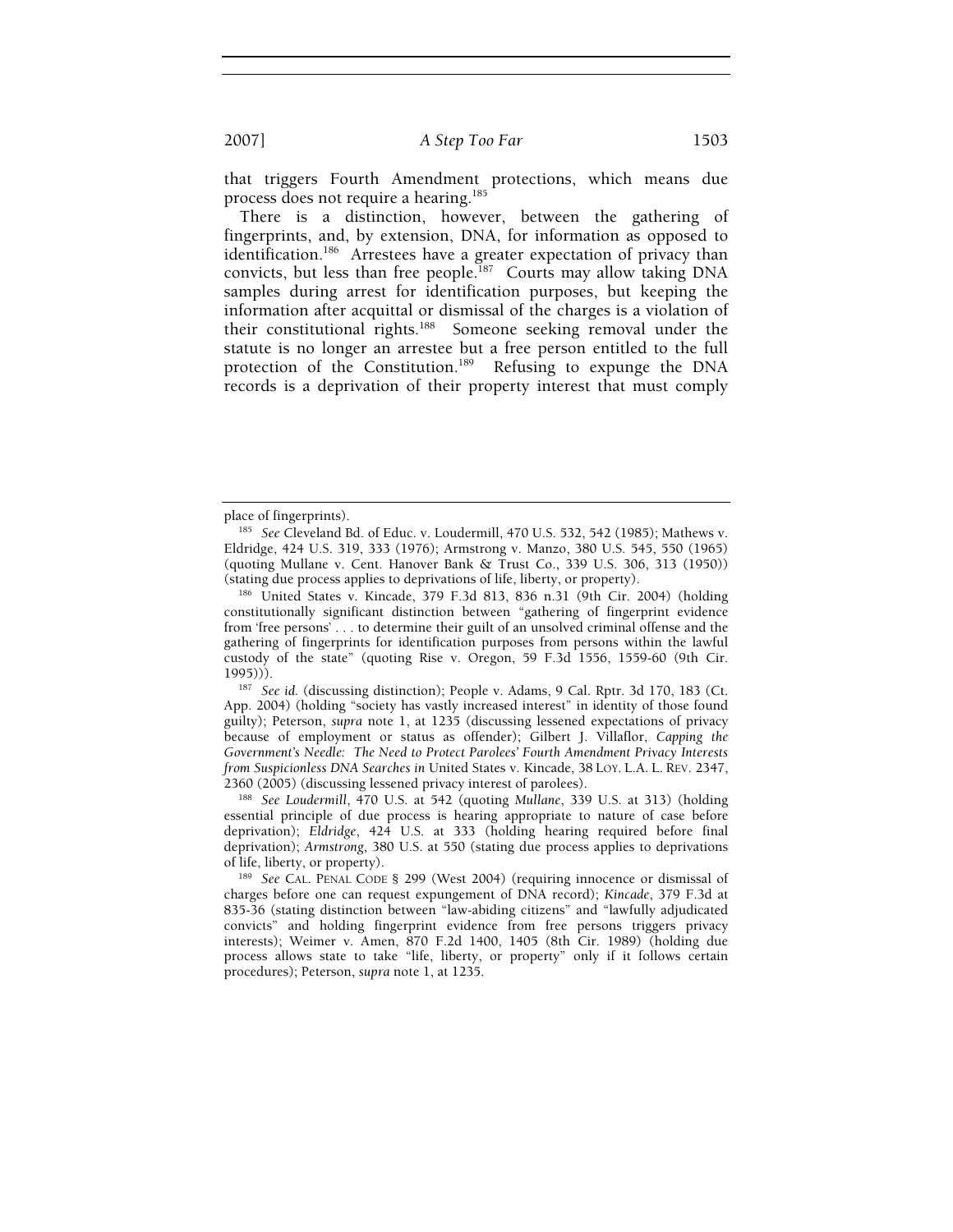with due process.<sup>190</sup> Proposition 69 fails to provide the necessary review.191

## *B. Proposition 69 Unconstitutionally Prevents Exclusion of Evidence Taken in Violation of the Fourth Amendment Without Providing an Adequate Substitute*

Proposition 69 prevents exclusion of evidence from an investigative detention without providing an adequate substitute that safeguards the rights of the accused.192 If an exception to the exclusionary rule applied to seizures authorized by Proposition 69, preventing exclusion without providing an alternative would be permissible.<sup>193</sup> No exception applies, however, and, therefore, a court must exclude the evidence in the absence of a satisfactory substitute.<sup>194</sup>

In order to exclude DNA evidence as required by the exclusionary rule, a court must act in opposition to the text of Proposition 69.195 The proposition is clear that identification from DNA sent in by mistake or based on a sample that a court ordered expunged is still admissible.196 While this leaves a court the power to dismiss the

<sup>190</sup> *See Loudermill*, 470 U.S. at 542; Memphis Light, Gas & Water Div. v. Craft, 436 U.S. 1, 9 (1978) (stating Fourteenth Amendment limits actions of government that deprive person of property interest); *Eldridge*, 424 U.S. at 333; Boddie v. Connecticut, 401 U.S. 371, 379-80 (1971) (stating court must protect meaningful opportunity to be heard from laws hindering it); *Armstrong*, 380 U.S. at 552 (holding due process requires meaningful hearing); Harlan, *supra* note 164, at 210-15 (arguing due process

<sup>&</sup>lt;sup>191</sup> See supra notes 167-77 and accompanying text (discussing inadequacy of removal process).

<sup>&</sup>lt;sup>192</sup> Proposition 69 limits exclusion but provides no alternative. See CAL. PENAL CODE § 299 (West 2004) (preventing dismissal or invalidation for delay or failure to expunge records). 193 *See* James v. Illinois, 493 U.S. 307, 311 (1990) (noting exclusion not required if

exception applies); *In re* Lisa G., 23 Cal. Rptr. 3d 163, 165 (Ct. App. 2004) (holding exclusion of evidence is two part process: was evidence seized in violation of Fourth

<sup>&</sup>lt;sup>194</sup> See Withrow v. Williams, 507 U.S. 680, 701 (1993) (stating any violation of Fourth Amendment may require exclusion of evidence); Silverthorne Lumber Co. v. United States, 251 U.S. 385, 392 (1920) (stating Fourth Amendment prevents using illegally seized evidence even outside of court unless exception applies); United States v. Jones, 72 F.3d 1324, 1330 (7th Cir. 1995) (stating exclusionary rule removes evidence tainted by official wrongdoing). 195 *See James*, 493 U.S. at 311 (discussing exclusionary rule); *Jones*, 72 F.3d at

<sup>1330. 196</sup> *See* CAL. PENAL CODE §§ 297, 299 (West 2004) (preventing dismissal or

invalidation for delay or failure to expunge records or for using sample sent in by mistake).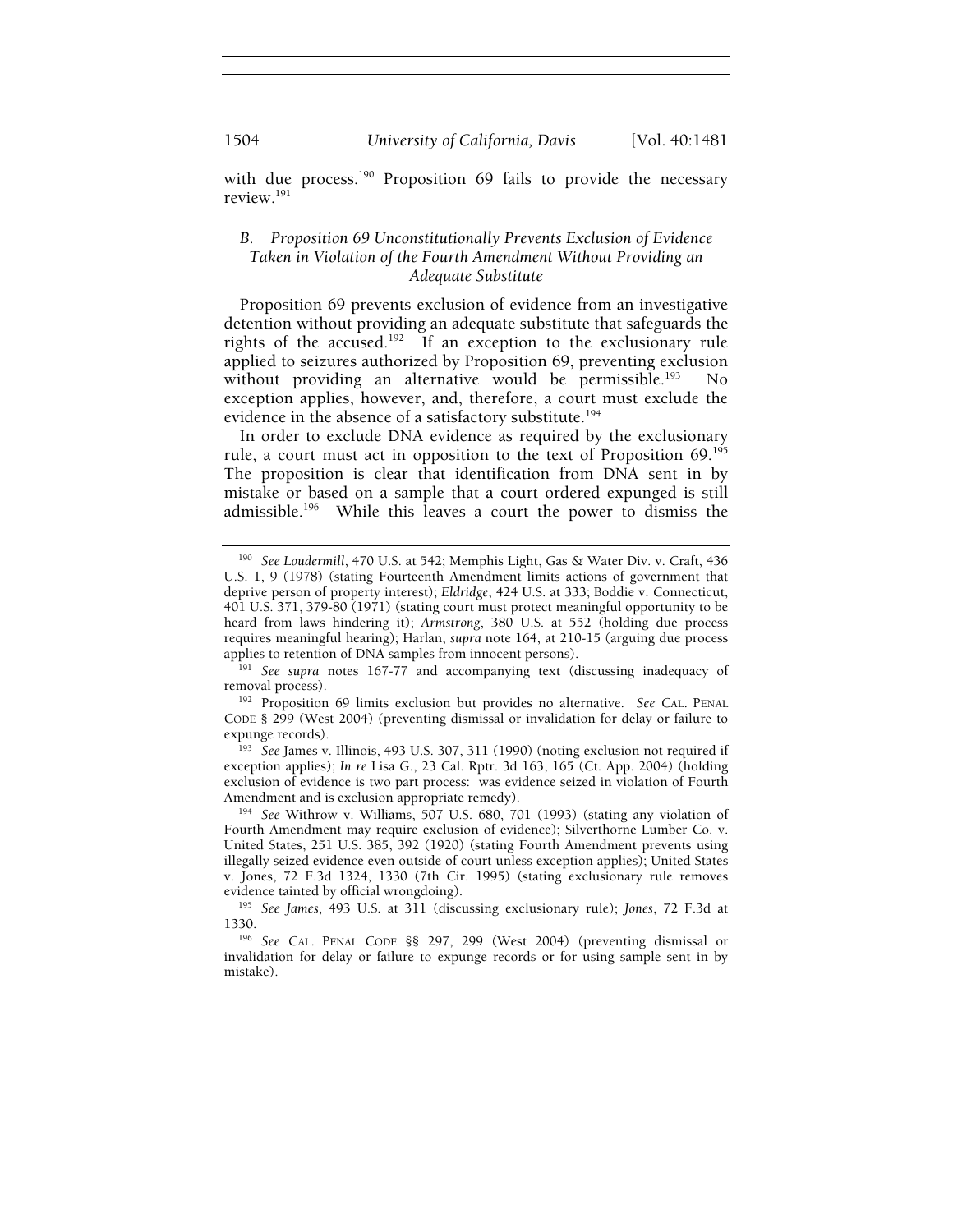original arrest, it does not deter abuse. Even if the judge orders the records removed, police are still able to secure a warrant that is not

dismissible.<sup>197</sup> The police would simply arrest the suspect with the valid warrant and extract a new sample.<sup>198</sup> Excluding the first sample is not a deterrent without also excluding the information subsequently obtained from it.

Although the statute does not directly repudiate the exclusionary rule, it does defeat the purpose behind the rule.<sup>199</sup> Consider this likely scenario: Police arrest a suspect on suspicion that he committed a crime, but lack probable cause. During booking his sample is taken and sent to a laboratory.<sup>200</sup> At a hearing to determine the validity of the arrest, counsel for the accused succeeds in showing the arrest was unconstitutional.<sup>201</sup> The court proceeds to dismiss the arrest and all evidence resulting from it.<sup>202</sup> Meanwhile, back at the lab, the sample matches the suspect to DNA at the crime scene.

Normally, the police could not use this identification; a court should exclude derivative evidence resulting from a constitutional violation.<sup>203</sup> Proposition 69, however, states that a judge cannot dismiss any identification, warrant, or arrest for failure to purge records.<sup>204</sup> Thus, police can use the tainted identification to obtain a valid warrant to rearrest the suspect. $205$  From this second arrest, police can extract a

and immediately sending sample to Department of Justice laboratory). 201 *See* U.S. CONST. amend. IV (requiring probable cause); Sherry F. Colb, *The* 

*Qualitative Dimension of Fourth Amendment "Reasonableness*,*"* 98 COLUM. L. REV. 1642,

<sup>202</sup> See People v. Jenkins, 19 Cal. Rptr. 3d 386, 399 (Ct. App. 2004) (stating exclusionary rule consistently applied to evidence from warrantless arrests without probable cause). 203 *See* United States v. Crews, 445 U.S. 463, 470 (1980) (holding exclusion applies

to any "fruits" of constitutional violation); Harrison v. United States, 392 U.S. 219, 222 (1968) (discussing "poisonous tree" metaphor); Wong Sun v. United States, 371 U.S. 471, 484 (1963) (holding exclusion is proper for indirect and direct products of

<sup>204</sup> See § 297.<br><sup>205</sup> Because a court cannot dismiss or invalidate the database identification, police can use it to obtain a warrant that a court likewise could not dismiss or invalidate.

<sup>&</sup>lt;sup>197</sup> See § 299.<br><sup>198</sup> See *infra* notes 205-06.<br><sup>199</sup> Proposition 69 prevents invalidation of evidence obtained through investigative detentions. *See* § 297. This result conflicts with the purpose behind the exclusionary rule. *See James*, 493 U.S. at 311 (stating suppression of illegally obtained evidence is necessary cost to preserve constitutional values); Stone v. Powell, 428 U.S. 465, 486 (1976) (holding justification for exclusionary rule is deterrence of Fourth Amendment violations by police). 200 *See* CAL. PENAL CODE § 295 (West 2004) (requiring extraction during booking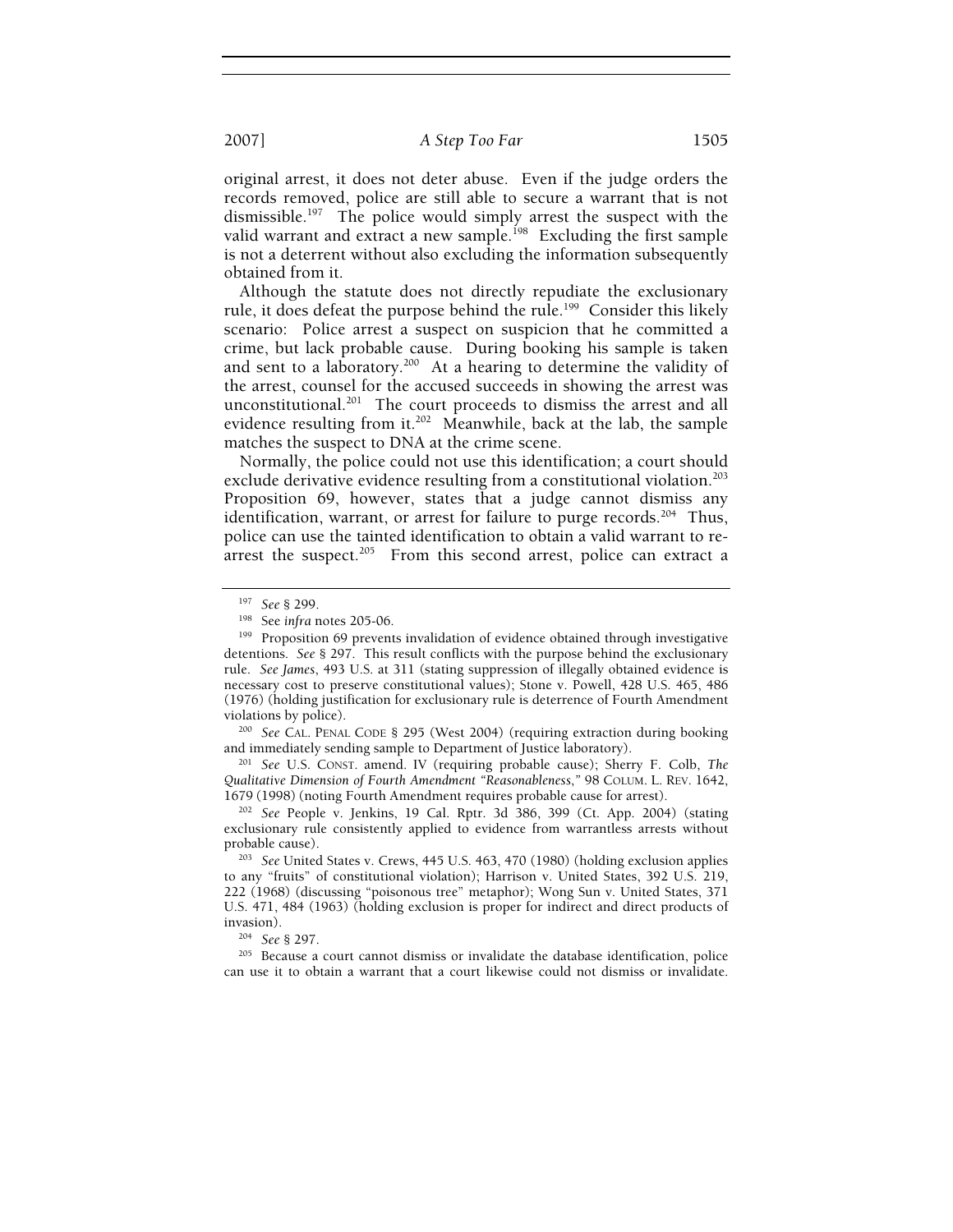new, legal sample of DNA.<sup>206</sup> The primary purpose of the exclusionary rule is to deter violations of Fourth Amendment rights.207 Here it woefully failed. While a court can exclude the first sample, Proposition 69 prevents it from fully remedying the problem.

Preventing a court from excluding evidence violates the Constitution.208 Exclusion is necessary for some Fourth Amendment violations as other attempts to encourage compliance with the Constitution have failed.<sup>209</sup> In the absence of a more effective sanction, the suppression of evidence from a Fourth Amendment violation is required.210 While exclusion is not required for all violations, the deterrent effect of exclusion is the key component in deciding to apply the rule.<sup>211</sup> Without an adequate alternative, exclusion is necessary for intentional Fourth Amendment violations.<sup>212</sup>

<sup>208</sup> See George E. Dix, *Nonconstitutional Exclusionary Rules in Criminal Procedure*, 27 AM. CRIM. L. REV. 53, 54, 56 (1989) (noting exclusionary rule is federal constitutional requirement and application of rule is part of court's duty to apply constitutional provisions). There is also an argument that such a restriction violates separation of powers. *See* People v. Bunn, 37 P.3d 380, 390 (Cal. 2002) (holding direct legislative influence over judicial proceeding is unconstitutional). There is a fine line between permissive regulation and unconstitutional encroachment. *See* Kerns v. CSE Ins. Group, 130 Cal. Rptr. 2d 754, 770 (Ct. App. 2003) (holding legislative statutes can regulate power of courts but may not impair exercise of core constitutional powers and functions). Requiring a judge to seek permission from the district attorney to dismiss a charge violates separation of powers. *See* People v. Tenorio, 473 P.2d 993, 996 (Cal. 1970) (holding judicial power is compromised when judge must bargain with prosecutor to dismiss charge in interests of justice). The provisions prevent the court from enforcing the Constitution, one of its core and inviolable functions; therefore, they are impermissible intrusions into the power of the

judiciary. 209 *See* Mapp v. Ohio, 367 U.S. 643, 655 (1961) (holding all evidence obtained in violation of Constitution is inadmissible in state court); *id.* at 651-53 (noting other

<sup>210</sup> See Franks v. Delaware, 438 U.S. 154, 171 (1978) (stating Supreme Court has not questioned continued application of exclusionary rule to states in absence of more

<sup>211</sup> See Leon, 468 U.S. at 906-08 (discussing purpose of exclusion).<br><sup>212</sup> See id. at 908-09 (discussing exceptions to exclusionary rule); see also United States v. Jones, 72 F.3d 1324, 1330 (7th Cir. 1995) (stating exclusionary rule removes evidence tainted by official wrongdoing); People v. Needham, 93 Cal. Rptr. 2d 899,

The section also prevents dismissal or invalidation of an arrest based on a database identification. *See id.*

<sup>&</sup>lt;sup>206</sup> This second arrest allows police to extract a new sample. Because the database identification provides probable cause for the arrest, the second sample is admissible. 207 *See* United States v. Leon, 468 U.S. 897, 906 (1984) (stating rule is judicially

created remedy to safeguard Fourth Amendment through deterrence); Stone v. Powell, 428 U.S. 465, 486 (1976); People v. Smith, 37 Cal. Rptr. 2d 524, 528 (Ct. App. 1995)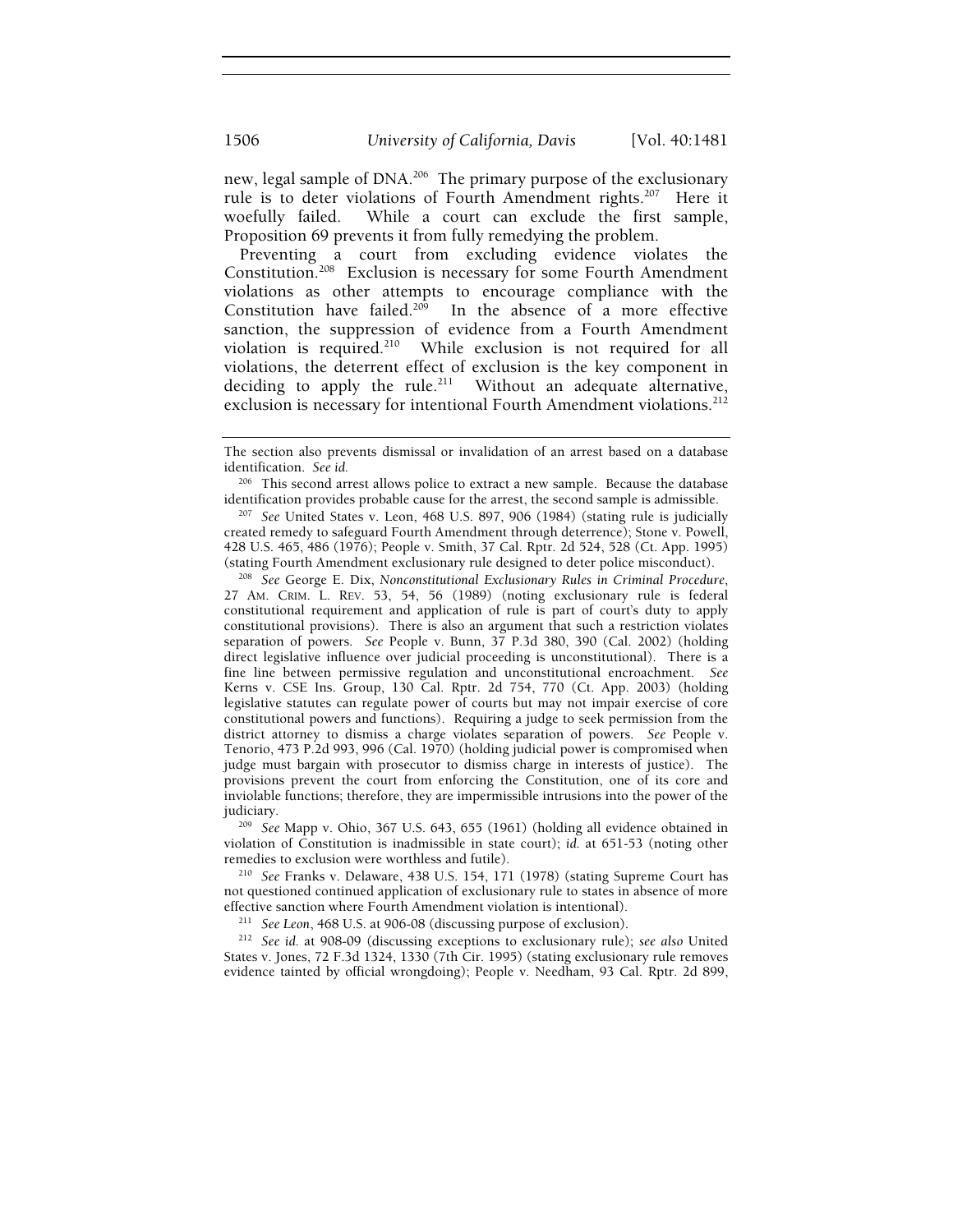Although the rule is a judicially created remedy, a statute cannot prevent exclusion for this violation any more than a state could waive the requirements of probable cause. $213$ 

Even though Proposition 69 prevents the exclusion of evidence, supporters of Proposition 69 would argue it does not necessarily violate the Constitution. If the actions of the police fit within one of the exceptions to the exclusionary rule, there is no constitutional requirement for exclusion. Therefore, Proposition 69 could permissibly remove exclusion as an option. Proponents of Proposition 69 would argue that the doctrines of special needs, inevitable discovery, or good faith are the most likely exceptions to apply.

Courts have used the special needs doctrine to justify compulsory DNA extraction from convicts and parolees.<sup>214</sup> Society's interest in the identity of criminals is substantial enough that the exclusionary rule does not apply.215 Compulsory sampling on arrest raises a similar interest in the identity of the arrestee.<sup>216</sup> The same reasoning should allow DNA extraction on arrest.

Further, courts argue, the doctrine of inevitable discovery allows introduction of evidence if police would have inevitably discovered it by lawful means.<sup>217</sup> The statute allows sampling of DNA on arrest.<sup>218</sup> If the arrest is valid, evidence of the identification would be admissible. Thus, to satisfy inevitability, one only needs to prove that the police would arrest the accused for a felony in the future.<sup>219</sup> It is

extraction from convicts as special need); United States v. Kimler, 335 F.3d 1132, 1146 (10th Cir. 2003); Roe v. Marcotte, 193 F.3d 72, 79-82 (2d Cir. 1999). 215 *See* United States v. Kincade, 379 F.3d 813, 839 (9th Cir. 2004) (noting

"overwhelming" societal interests in identity of convicts); People v. Adams, 9 Cal. Rptr. 3d 170, 183 (Ct. App. 2004) (holding society has "vastly increased interest" in identity of those found guilty). 216 *See* Jennifer Graddy, *The Ethical Protocol for Collecting DNA Samples in the* 

*Criminal Justice System*, 59 J. MO. B. 226, 232 (2003) (arguing DNA sampling of arrestees allowed because of government's interest in preventing crimes). *But see* Maclin, *supra* note 4, at 118 (arguing DNA sampling on arrest cannot be upheld as

<sup>217</sup> See Nix v. Williams, 467 U.S. 431, 443 (1984) (discussing inevitability

exception).<br><sup>218</sup> See CAL. PENAL CODE § 296 (West 2004) (requiring sampling on arrest).<br><sup>219</sup> Nix, 467 U.S. at 444 (allowing evidence if lawful means would inevitably discover it).

<sup>902 (</sup>Ct. App. 2000) (holding exclusion necessary for evidence from search or seizure in violation of Fourth Amendment). 213 *See Leon*, 468 U.S. at 906 (stating Supreme Court created exclusionary rule to

safeguard Fourth Amendment through deterrence); *id.* at 913 n.8 (noting statutes authorizing searches without probable cause or warrant are unconstitutional). 214 *See* Green v. Berge, 354 F.3d 675, 679 (7th Cir. 2004) (upholding compulsory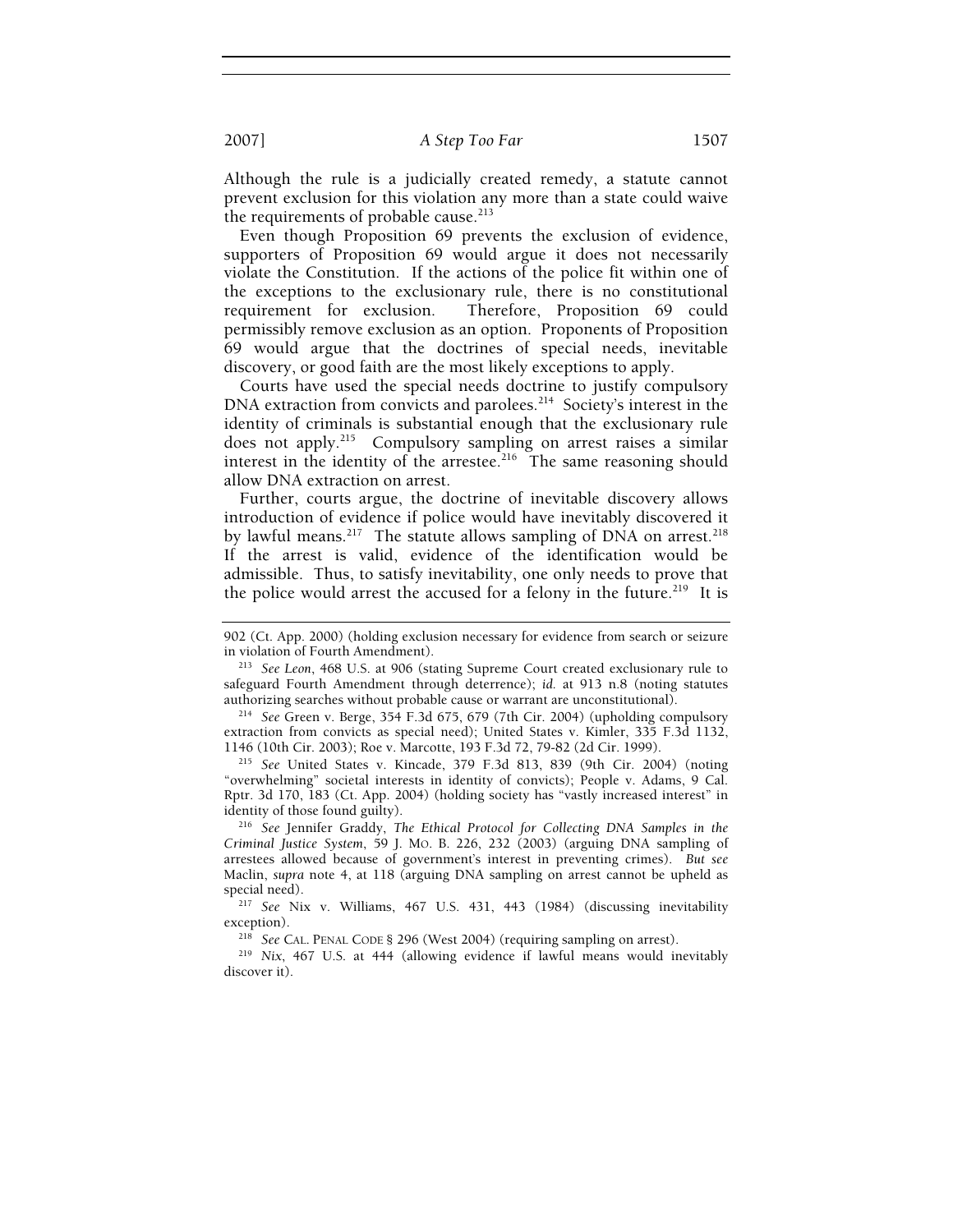probable that a lawful future arrest would occur because evidence links the accused to a crime. Therefore, the inevitability exception applies to the seizure.

Similarly, the good faith doctrine also precludes application of the exclusionary rule. Here, police can use evidence if the officer acted in good faith on a warrant later found to be defective.<sup>220</sup> The laboratory entered the DNA sample in good faith and excluding the information would not affect those who collect or process the sample.<sup>221</sup> The doctrine therefore could arguably preclude exclusion because the exclusionary rule does not apply to reasonable actions by law enforcement and exclusion fails to produce beneficial change. $222$ Therefore, preventing exclusion does not violate the Constitution.

A closer analysis of these exceptions, however, shows that they do not apply. None of the exceptions discussed earlier prevent application of the exclusionary rule.<sup>223</sup> Therefore, exclusion is proper and Proposition 69 cannot allow a court to enter evidence found because of a Fourth Amendment violation.

The special needs doctrine is inapplicable to DNA sampling on arrest.<sup>224</sup> Unlike other special need cases, requiring a warrant or probable cause is not impractical, the Constitution requires it. $^{225}$  The

(holding exclusion is proper for indirect and direct products of invasion).<br><sup>224</sup> See Maclin, *supra* note 4, at 107-18 (discussing special needs doctrine and arguing it would not apply to Virginia and Louisiana DNA statut

<sup>225</sup> See Vernonia Sch. Dist. 47J v. Acton, 515 U.S. 646, 653 (1995) (upholding drug testing of school athletes because of substantial need to maintain order in schools); Skinner v. Ry. Labor Executives' Ass'n, 489 U.S. 602, 620-21 (1989) (upholding testing of railroad employees to prevent accidents). The Constitution and the

<sup>220</sup> *See* United States v. Leon, 468 U.S. 897, 905 (1984) (requiring officer to act in

reasonable good faith reliance on warrant later held defective).<br><sup>221</sup> See id. at 922 (stating slight deterrence does not outweigh costs of excluding evidence from invalid warrant acted on in good faith).

<sup>&</sup>lt;sup>222</sup> See id. at 919-20 (stating exclusion of evidence obtained through reasonable conduct does not further purpose of exclusionary rule).

 $223$  The other exceptions to the exclusionary rule do not apply, but this Comment covers them here for completeness. The doctrine of exigent circumstances is not applicable to a DNA sample taken after arrest. The suspect is available for testing and one cannot destroy or alter DNA from jail, so there is no contamination risk. *See*  Peterson, *supra* note 1, at 1231 (noting that DNA is unalterable). The independent source exemption does not apply as police extract the DNA sample pursuant to an arrest in violation of the Fourth Amendment. This taints the sample. *See* Nix v. Williams, 467 U.S. 431, 443 (1984) (requiring evidence to be "wholly independent of any . . . violation"). Police cannot argue that the lab results are an independent source allowing arrest. *See id.* (requiring independence from violation); United States v. Crews, 445 U.S. 463, 470 (1980) (holding exclusion applies to any "fruits" of constitutional violation); Wong Sun v. United States, 371 U.S. 471, 484 (1963)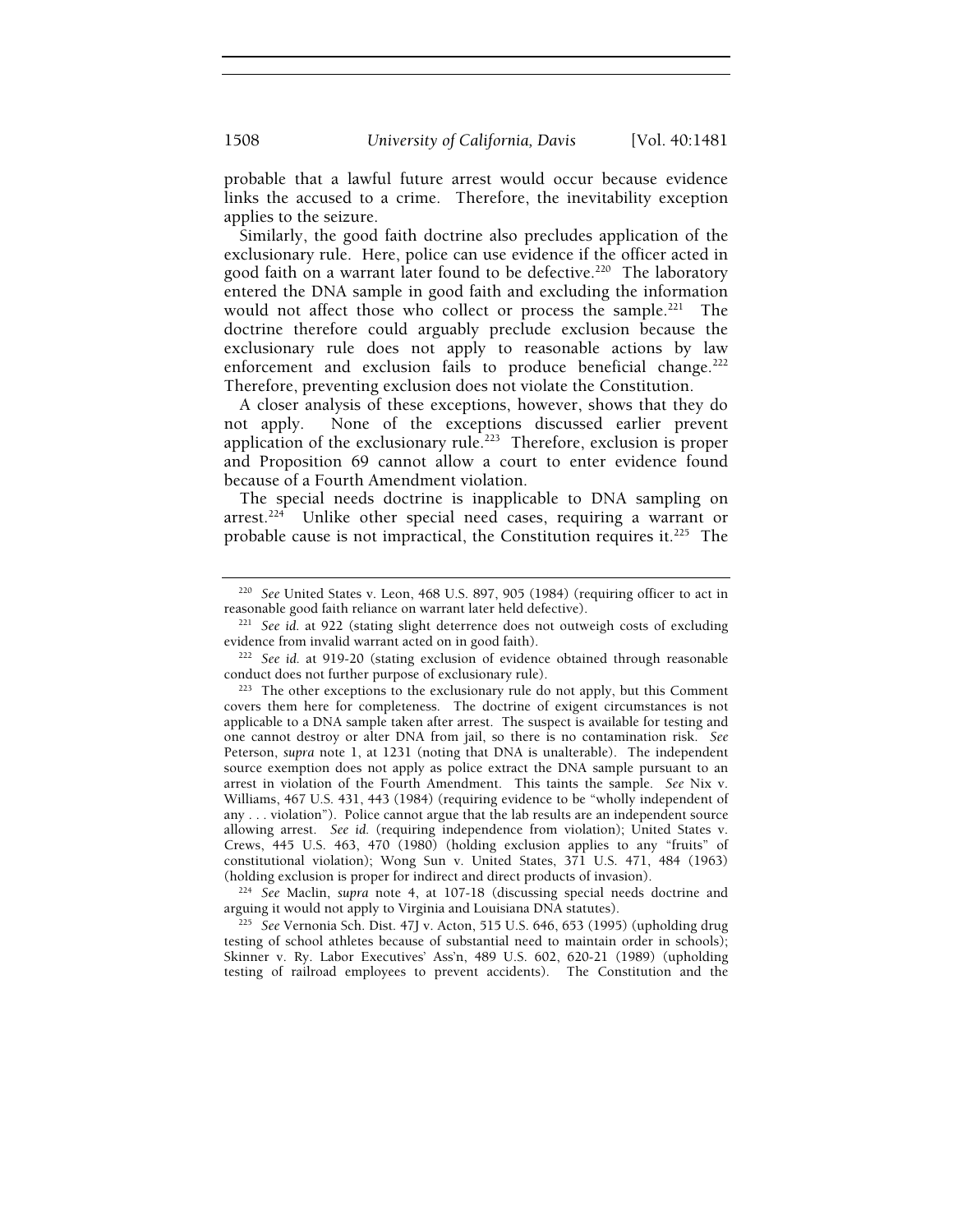desire for information leads to abuse and makes a DNA sample taken on arrest fundamentally different from one taken after conviction.<sup>226</sup> Here, the special need is not independent of law enforcement, the statute has hopelessly commingled them.<sup>227</sup>

Courts should also reject applying either the good faith or inevitable discovery doctrines.<sup>228</sup> If the inevitability exception applied, the court would be sanctioning the violation even though the exclusionary rules are meant to deter misconduct.<sup>229</sup> More importantly, the possibility of future arrest is not inevitable.230 Speculative actions are not enough to satisfy the rule.<sup>231</sup> Skilled sophistry should not blind courts to the intrinsic illegality.

Similarly, the good faith doctrine is inapplicable.<sup>232</sup> The arresting officer is relying on the ignorance of those who take the sample to purify the false arrest.<sup>233</sup> The judge should consider the knowledge and intent of all involved.<sup>234</sup> As the arresting officer lacks the required good faith, the exception cannot apply.<sup>235</sup> A judge should exclude the evidence because none of the exceptions to the exclusionary rule apply.236 Proposition 69, however, prevents exclusion of the

<sup>232</sup> See United States v. Leon, 468 U.S. 897, 922-23 (1984) (discussing doctrine).<br><sup>233</sup> But see id. at 923 (holding limitation of suppression still leaves probable cause<br>standard and requirements for valid warrant untouc

Supreme Court require probable cause or a warrant for arrest. *See* U.S. CONST. amend. IV (requiring probable cause); County of Riverside v. McLaughlin, 500 U.S. 44, 53 (1991) (requiring probable cause determination after warrantless arrest).

<sup>226</sup> *See* Peterson, *supra* note 1, at 1235 (stating lessened expectations of privacy because employment or status as offender is critical basis for Supreme Court special

needs analysis for compulsory DNA sampling).<br><sup>227</sup> See Acton, 515 U.S. at 658 (stating one factor upholding special needs exception<br>for drug testing was that school did not give results to law enforcement).

 $\frac{228}{228}$  See Mapp v. Ohio, 367 U.S. 643, 655 (1961) (noting that without exclusion doctrine, Fourth Amendment protection against unreasonable search and seizure is

easily ignored).<br><sup>229</sup> People v. Smith, 37 Cal. Rptr. 2d 524, 528 (Ct. App. 1995) (stating Fourth Amendment exclusionary rule is designed to deter police misconduct).

<sup>&</sup>lt;sup>230</sup> The speculative nature of an arrest sometime in the future is not enough to trigger the exception. *See* Nix v. Williams, 467 U.S. 431, 444 (1984) (holding speculative elements cannot prove inevitable discovery, only historical facts capable of verification). 231 *See id.* (discussing requirements of rule)*.* 

<sup>&</sup>lt;sup>234</sup> See *id.* at 923 n.24 (requiring that court consider objective reasonableness of all involved in obtaining evidence).

<sup>&</sup>lt;sup>235</sup> See *id.* at 923 (stating suppression is still appropriate if others mislead by false information). 236 *See* Schneckloth v. Bustamonte, 412 U.S. 218, 219 (1973) (stating search

without probable cause is "per se unreasonable" except in few specific and defined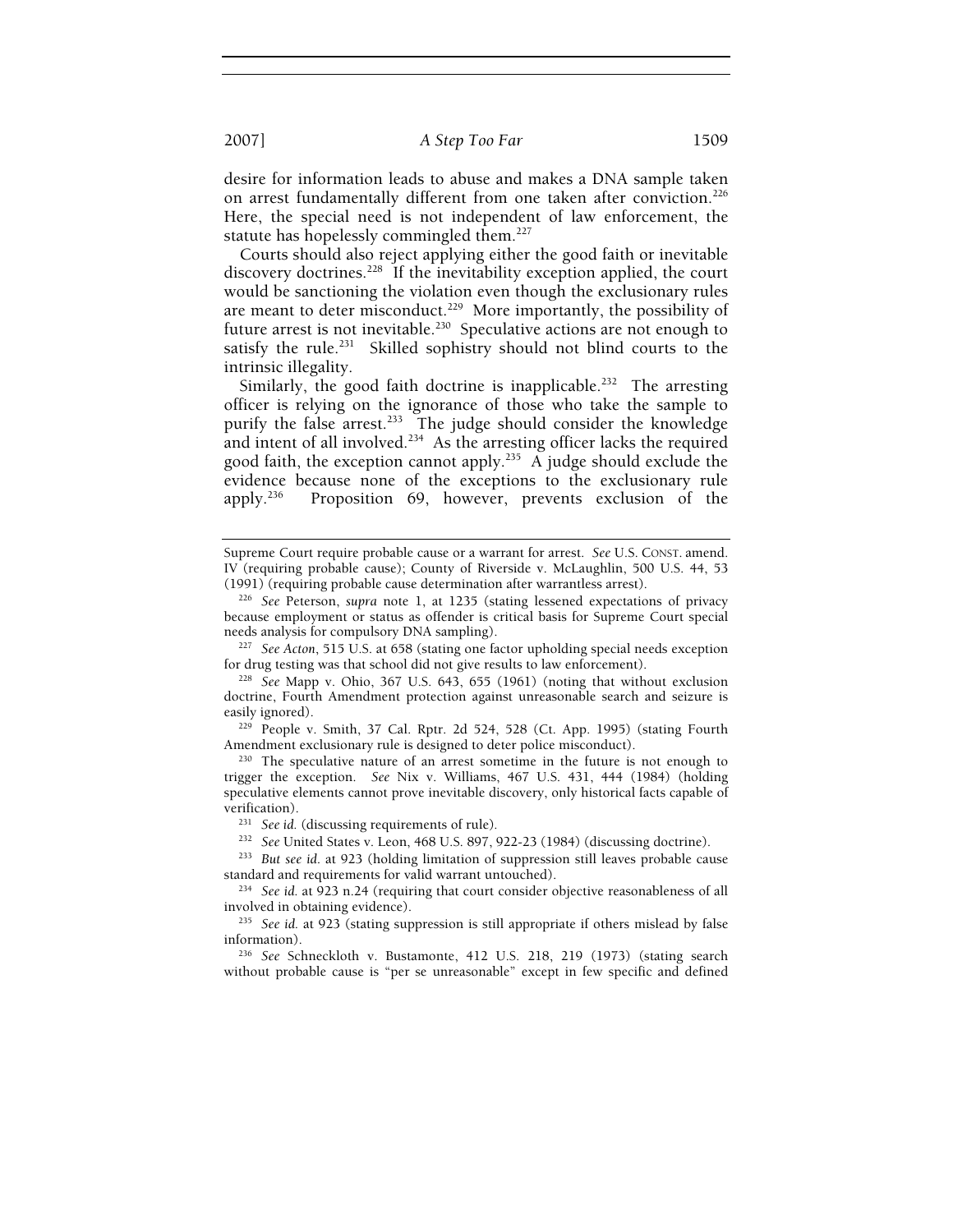wrongfully obtained  $DNA$  evidence.<sup>237</sup> That prohibition unconstitutionally conflicts with the exclusionary rule.<sup>238</sup>

## *C. Proposition 69 May Encourage Police Misconduct by Allowing Investigative Detentions*

The shift from sampling on conviction to sampling on arrest raises serious due process issues.<sup>239</sup> The quick collection and forwarding of the DNA sample of an arrestee encourages abuse.<sup>240</sup> It is possible to make questionable arrests to obtain genetic evidence because police collect the sample immediately.<sup>241</sup>

There are concerns about prejudice in the justice system and an increase in investigative detentions will exacerbate the problem.<sup>242</sup> Police release ninety-two percent of African American men charged with drug offenses for lack of evidence or inadmissible evidence.<sup>243</sup> The number of Caucasians police arrest for similarly unsustainable drug offenses in California is sixty-four percent.<sup>244</sup> Proposition 69 fails to limit misconduct and may encourage the underlying bias reflected by this disparity in unsustainable arrests. $245$ 

Supremacy Clause requires that California judges exclude evidence when Fourth Amendment requires exclusion); McCarthy, *supra* note 76, at 865-66 (stating Federal

Constitution requires exclusionary rule). 239 *See* Kaye, *supra* note 28, at <sup>472</sup> (discussing how DNA sampling on arrest violates Fourth Amendment if seizure is unreasonable). *See generally* Maclin, *supra*  note 4, at <sup>102</sup> (discussing constitutionality of taking DNA samples on arrest). 240 The invalidation provision means that once a sample has been entered into the

database it can be used even if the arrest is thrown out. False arrests can be made to gather useable evidence because there is no review before submission. *See* CAL. PENAL CODE § 297(g) (limiting invalidation).<br><sup>241</sup> Again the lack of review is the problem. Once submitted, a judge cannot

invalidate information from a database match. *See id.*

<sup>242</sup> *See* Jerome G. Miller, *From Social Safety Net to Dragnet: African American Males in the Criminal Justice System*, 51 WASH. & LEE L. REV. 479, 480-83 (1994) (discussing prejudice in justice system).<br><sup>243</sup> *Id.* at 489.<br><sup>244</sup> *Id.* 245 The statute does not provide for review before a sample is sent off nor does it

allow for invalidation of information. *See* CAL. PENAL CODE § 295(h) (West 2004) (listing review requirements); § 297(g) (limiting invalidation).

exceptions); United States v. Jones, 72 F.3d 1324, 1330 (7th Cir. 1995) (stating exclusionary rule removes evidence tainted by official wrongdoing); People v. Needham, 93 Cal. Rptr. 2d 899, 902 (Ct. App. 2000) (holding exclusion necessary for evidence from search or seizure that violates Fourth Amendment). 237 *See* CAL. PENAL CODE § 297(g) (West 2004) (preventing invalidation or

dismissal of database identification for failure or delay in purging records). 238 *See* Latzer, *supra* note 76, at 1405-06 n.31 (noting that even after Proposition 8,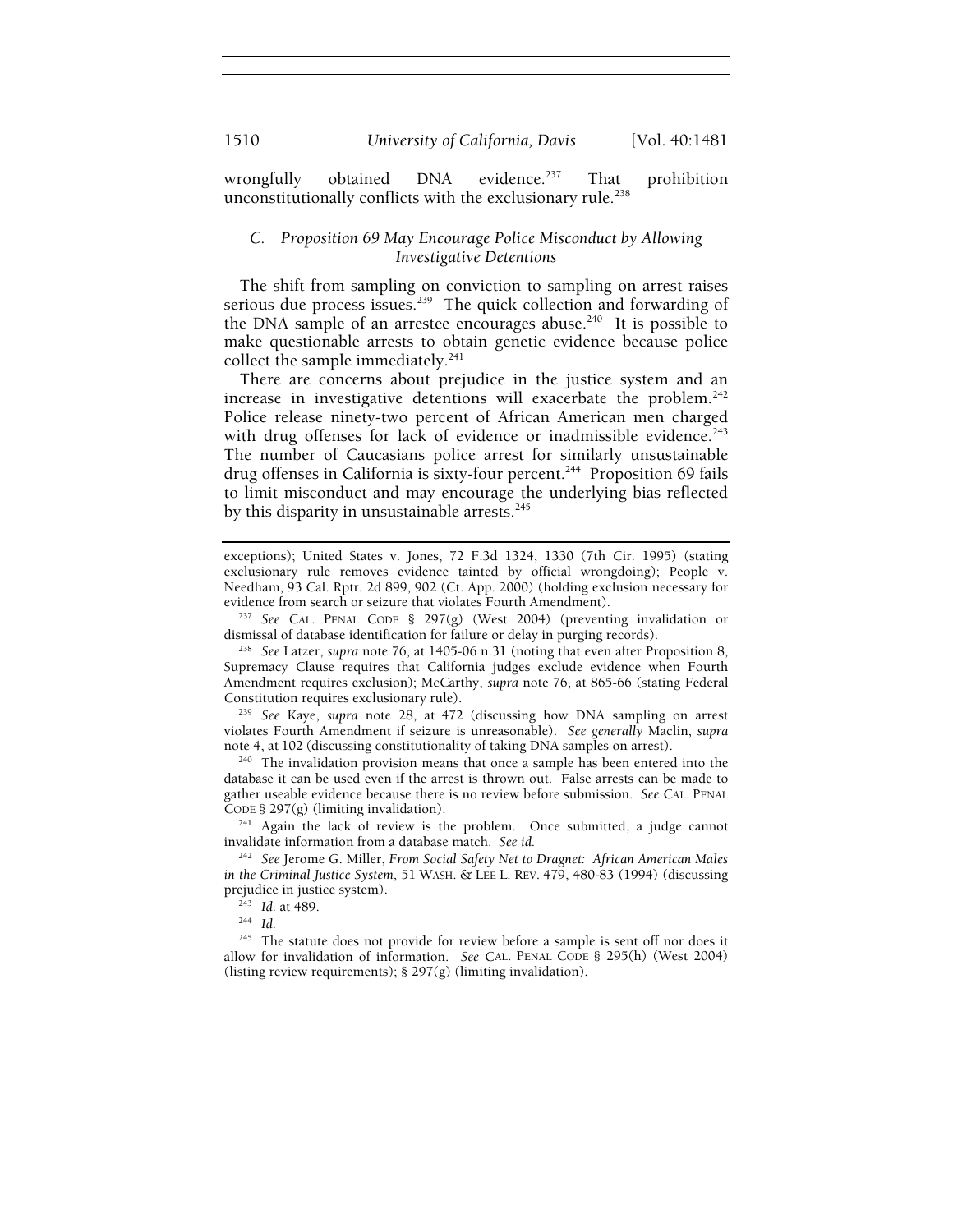Consider another hypothetical situation, similar to the first one: Police suspect a person committed a crime but lack sufficient evidence for a warrant.<sup>246</sup> Police arrest that individual anyway, gather the DNA sample, and then drop the charges. $247$  The officers lacked probable cause to arrest, but hope that the investigative detention will provide information.<sup>248</sup> If the DNA comparison exonerates the accused, police can move on to the next suspect.<sup>249</sup> If the DNA comparison implicates the suspect, police can use the information even though they did not have probable cause for the initial arrest.<sup>250</sup>

Normally, a judge would exclude such evidence at the probable cause hearing. Proposition 69, however, allows the prosecutor to use it.251 The statute requires that police send the DNA sample to the laboratory before a judge determines the validity of the arrest.<sup>252</sup> By forwarding the information before the hearing, the statute prevents destruction of the sample before the database can analyze it. This process allows police to gain verification of their suspicions. Furthermore, the statute allows police to use any information revealed

Peterson, *supra* note 1, at 1227 (discussing discriminatory DNA dragnet requiring samples from all African American men matching vague description); Rothstein & Talbott, *supra* note 6, at 155-56 (discussing use of dragnets for DNA samples).

<sup>251</sup> *See* CAL. PENAL CODE § 295(h)(1) (West 2004) (requiring immediate forwarding of DNA sample); *id.* § 297(c)(2) (West 2004) (preventing dismissal or invalidation of database identification for failure or delay in expunging records); United States v. Crews, 445 U.S. 463, 470 (1980) (holding exclusion applies to any "fruits" of constitutional violation); Wong Sun v. United States, 371 U.S. 471, 484 (1963) (holding exclusion is proper for indirect and direct products of invasion); People v. Jenkins, 19 Cal. Rptr. 3d 386, 399 (Ct. App. 2004) (stating courts consistently apply

exclusionary rule to evidence from warrantless arrests without probable cause). 252 Probable cause hearings can be held after booking. *See* County of Riverside v. McLaughlin, 500 U.S. 44, 53 (1991) (allowing hearing after booking). Proposition 69 requires sending the sample during booking or soon thereafter. *See* CAL. PENAL CODE § 295(a), (c) (West 2004) (requiring extraction during booking and immediate sending of sample to Department of Justice laboratory).

<sup>&</sup>lt;sup>246</sup> This situation has not occurred, but the potential exists.<br><sup>247</sup> Because police lack probable cause, they have no reason to keep up the facade after obtaining a DNA sample. 248 Given the usefulness of DNA evidence, this is a distinct possibility. *See*

Tribuiano, *supra* note 21, at 406 (discussing value of DNA evidence as law enforcement tool).<br><sup>249</sup> Even if the sample does not link the accused to a crime, the suspect still faces

the daunting task of removing a DNA record from the database. *See infra* Part III.A (discussing difficulty of removal). 250 Commentators have already noted similar abuses with DNA dragnets. *See*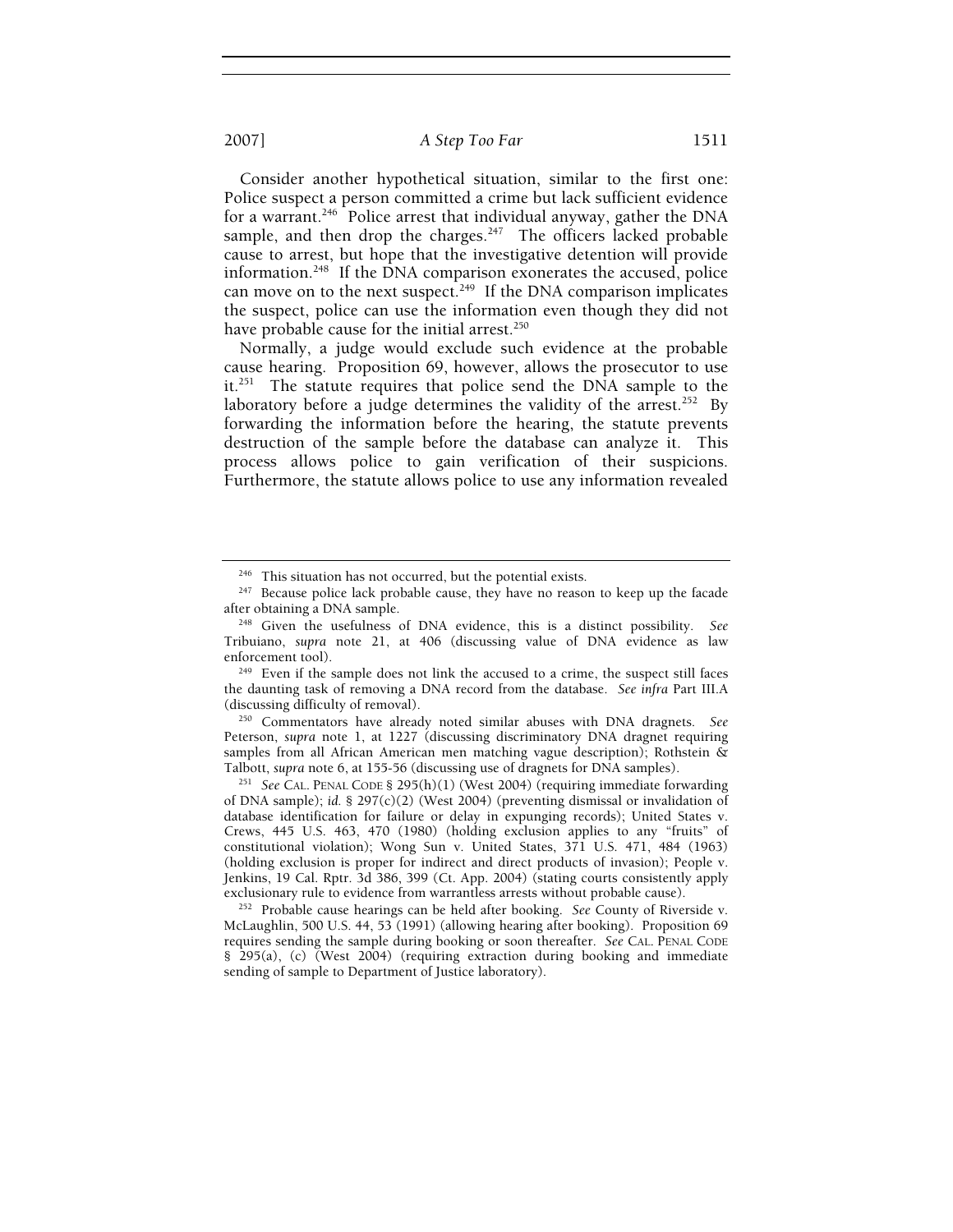by the sample. $253$  By removing the threat of exclusion of evidence, Proposition 69 encourages police to engage in investigative detentions.

#### IV. SOLUTION

A statute should not encourage arbitrary enforcement or discrimination, but Proposition  $69$  is an invitation for misconduct.<sup>254</sup> The statute is not unsalvageable, however, as the problems stem mainly from the limitations on excluding database identifications and from the removal process. By rewording these sections to comply with the Federal Constitution, it is possible to require DNA samples on arrest and still safeguard the rights of the accused.

Amending the statute would allow a greater degree of control and efficiency than any court decision.<sup>255</sup> The first change would be to require an arrest warrant or hearing to determine probable cause before the sample is sent to a lab. The Virginia DNA database statute requires such a process and the Constitution requires either a warrant or hearing shortly after arrest anyway.<sup>256</sup> The legislature could add the requirement to the section describing when police should send the sample to the California Department of Justice laboratory and use language similar to the Virginia statute.<sup>257</sup> This modification would eliminate the incentive for investigative detentions as a court could order a DNA sample from an illegal arrest destroyed before the police could obtain any information.

The next change would be to remove the discretionary standard at expungement hearings and allow review of denials.<sup>258</sup> This is the first step in making the review meaningful. It provides certainty to the removal process and acts as a check against erroneous decisions. The legislature could delete the section preventing appeals and replace the discretionary standard with language requiring application of the

<sup>253</sup> *See* CAL. PENAL CODE § 297(g) (West 2004) (limiting invalidation). 254 *See generally* City of Chicago v. Morales, 527 U.S. 41, 56 (1999) (holding courts should not construe statute to encourage such behavior).

<sup>&</sup>lt;sup>255</sup> Currently there are two bills seeking to amend parts of the statute: S.B. 953, 2005 Leg., Reg. Sess. (Cal. 2005), and A.B. 851, 2005 Leg., Reg. Sess. (Cal. 2005). A.B. 851 allows appeal and review of denial of expungement in addition to reducing the complexity of the written request. S.B. 953 only makes cosmetic changes to the statute. 256 *See* VA. CODE ANN. § 19.2-310.3:1 (West 2004) (requiring police to attach arrest

warrant or capias to sample); *id.* § 19.2-310.2:1 (West 2004) (requiring determination of probable cause for arrest before taking sample); *McLaughlin*, 500 U.S. at 53 (permitting warrantless arrests only if prompt probable cause hearing after arrest).<br><sup>257</sup> This language is in CAL. PENAL CODE § 295 (West 2004).<br><sup>258</sup> California Assembly Bill 851 already proposes this change. *See supra*